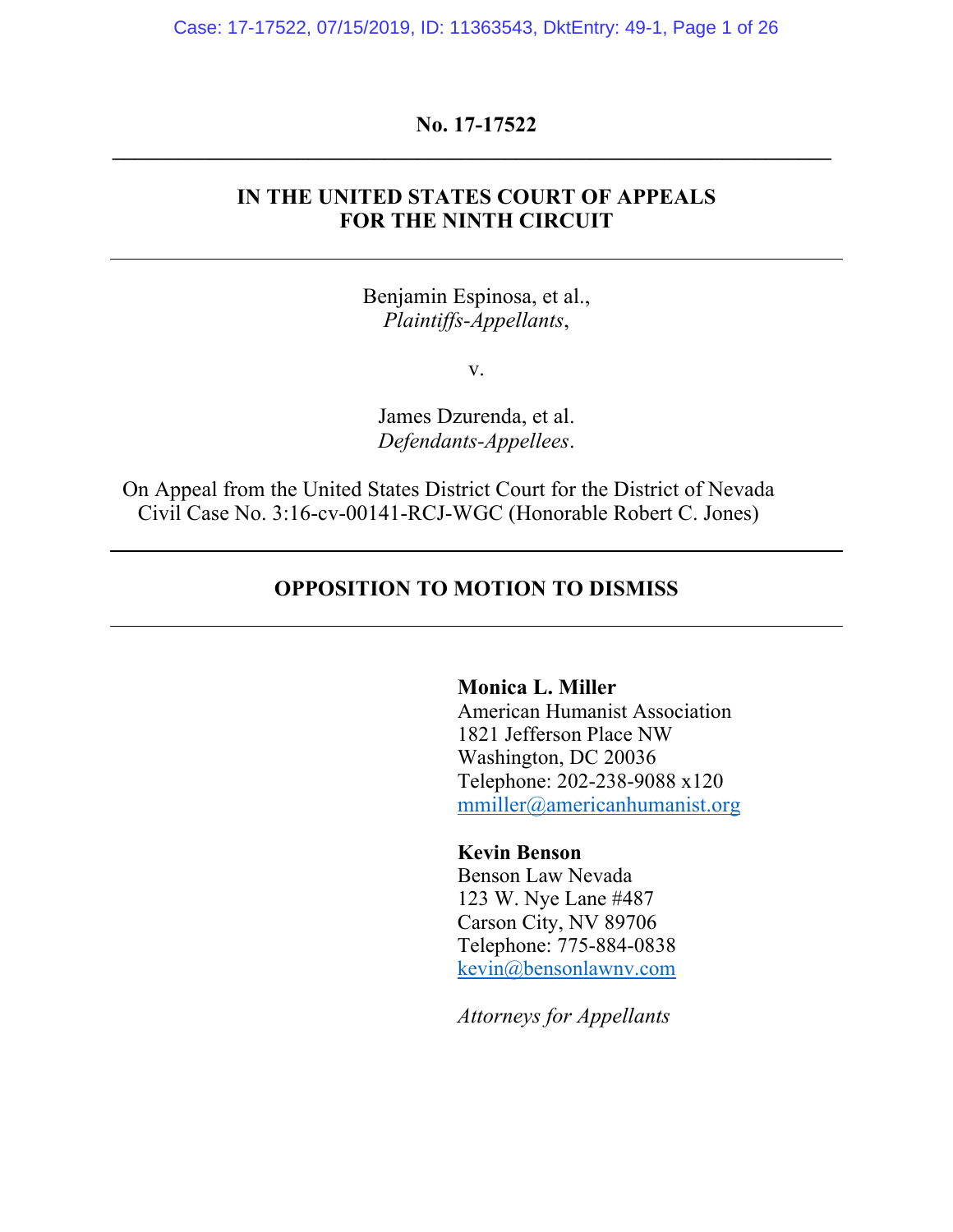### **Introduction**

Defendants–Appellees' (collectively "NDOC") Motion to Dismiss must be denied because NDOC has not carried its heavy burden of proving that this appeal is moot. First, NDOC's severely-belated addition of Secular Humanism to the Overview Chart does not provide the relief requested in the complaint. Second, even assuming it did, NDOC has not shown that its disparate treatment of Humanists will not recur. Third, Plaintiffs-Appellants have always asserted claims for nominal damages against Defendant Stogner in his personal capacity, and those claims are incapable of being rendered moot.

## **Summary of the Facts**

On June 11, 2014, Benjamin Espinosa submitted his Request for Accommodation of Religious Practices (Form DOC-3505), requesting that NDOC (1) approve Secular Humanism as a Faith Group; (2) provide time and space for weekly Humanist study group meetings; and (3) provide group storage space for the Humanist group. (R.147).

Policy AR 810 governs Faith Group programs. (R.115). The Chaplain is to submit the DOC-3505 to the Religious Review Team ("RRT"), which will then "research the inmate's request and submit a recommendation to the designated Deputy Director." (R.125). The Deputy Director will "render the final decision." (R.125-26). The "RRT will then provide written notice of the final decision to the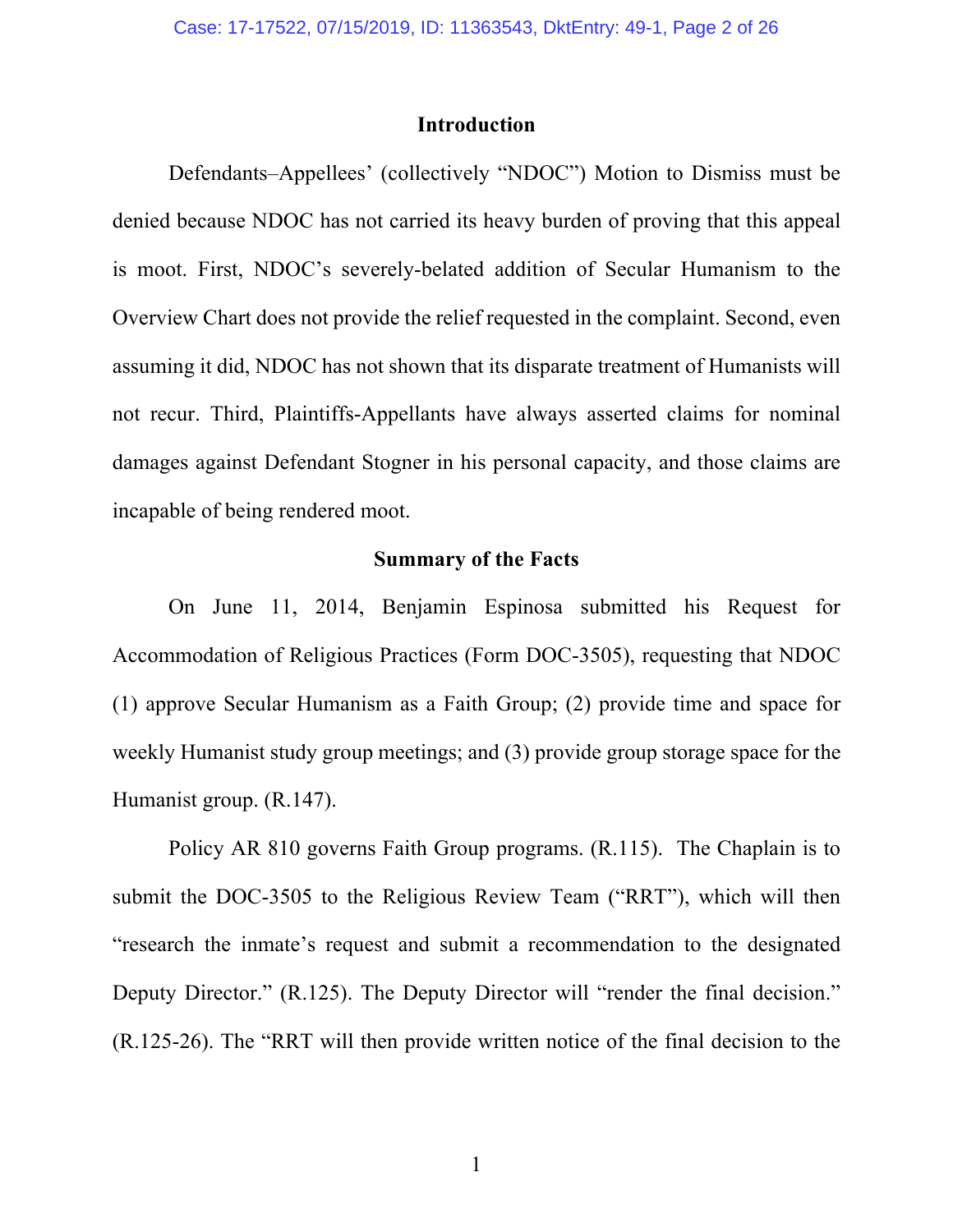#### Case: 17-17522, 07/15/2019, ID: 11363543, DktEntry: 49-1, Page 3 of 26

inmate." (R.126). The form states: "Please allow 120 days for a response." (R.147). *See also* (R.127); (Exhibit C to Motion to Dismiss ["MTD"], at 15, ¶7).

NDOC provided no response within 120 days. (NDOC Br.49). After 213 days, Espinosa filed an Informal Grievance. (R.74)(R.148-50). It wasn't until July 23, 2015 that NDOC told Espinosa, in response to his grievance, that the "RRT committee needs more information from you." (R.75)(R.161-62). NDOC did not even specify what information was needed. (R.75). In the summer of 2015, Espinosa spoke with Defendant Stogner over the phone, while in Chaplain Carrasco's office. (R.75). Stogner stated that the RRT reviewed the request, but that Espinosa would have to wait another four months to receive a response. (R.75). No explanation was given for the *additional* four-month delay. (R.75).

On June 1, 2016, Espinosa submitted a "Faith Group Affiliation Declaration Form" (DOC-3503) requesting his affiliation be changed to "Humanist." (R.75)(R.163-64). On August 2, Carrasco responded: "'Humanist' is not among the recognized NDOC religions. . . . The only route, which you have already attempted is to submit for NDOC recognition."  $(R.76)(R.165-68)$ .

On March 11, 2016, Espinosa filed a *pro se* complaint for injunctive relief and damages. (R.169-96). On September 7, 2016, the district court dismissed the complaint under 28 U.S.C. § 1915A(a) and granted leave to amend to allege facts that Secular Humanism is a "religion." (R.197-203).

2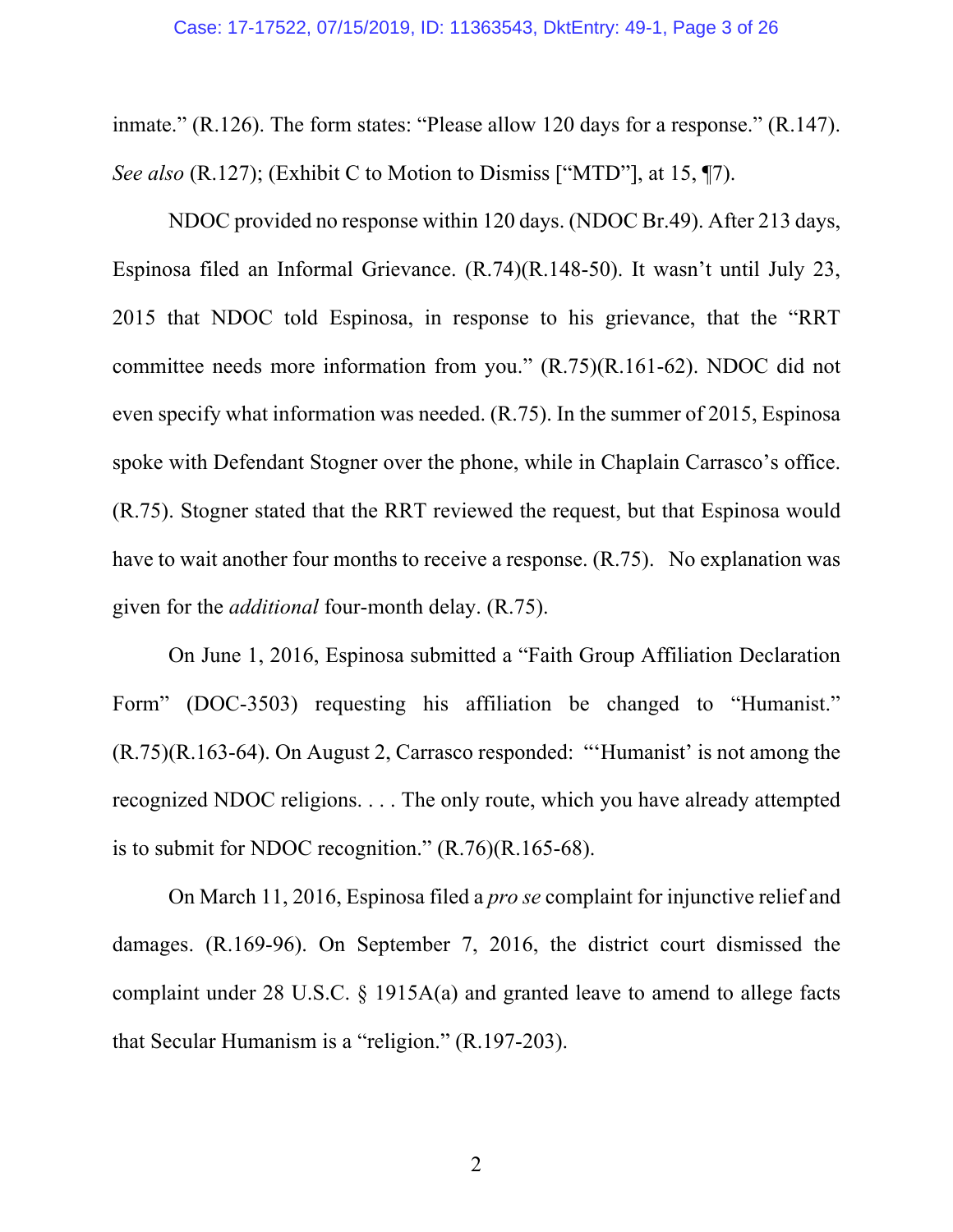#### Case: 17-17522, 07/15/2019, ID: 11363543, DktEntry: 49-1, Page 4 of 26

On October 5, 2016, Plaintiffs American Humanist Association (AHA) and Espinosa, through counsel, filed an Amended Complaint. (R.64). The parties agreed to a 90-day stay for settlement negotiations. (R.217). NDOC filed its Answer on February 2, 2017. (R.50).<sup>1</sup>

On December 4, 2017, the district court *sua sponte* entered an order and final judgment dismissing the case with prejudice on the grounds that Humanism does not constitute a religion for Establishment Clause purposes. (R.1-6)(R.215).

Plaintiffs-Appellants timely filed a notice of appeal on December 20, 2017. (R.7), and filed their Opening Brief on February 20, 2018. NDOC sought a 60-day extension and filed its Answering Brief on June 18, 2018. Oral argument is scheduled for August 6, 2019.

Throughout these proceedings, NDOC has consistently maintained that Secular Humanism is not a religion and that Humanist inmates are not entitled to equal treatment under the Establishment and Equal Protection Clauses. (NDOC Br. 29-51). And despite having over five years since Espinosa filed his request, NDOC waited until now to add Humanism to the Overview Chart (MTD, Ex. A).

Crucially, Humanists still have no venue for meetings and no group area to store Humanist materials. To have weekly group meetings, NDOC states that

<sup>&</sup>lt;sup>1</sup> A Second Amended Complaint was filed on August 4, 2017, solely to correct the name of Stogner. (R.20)(R.216).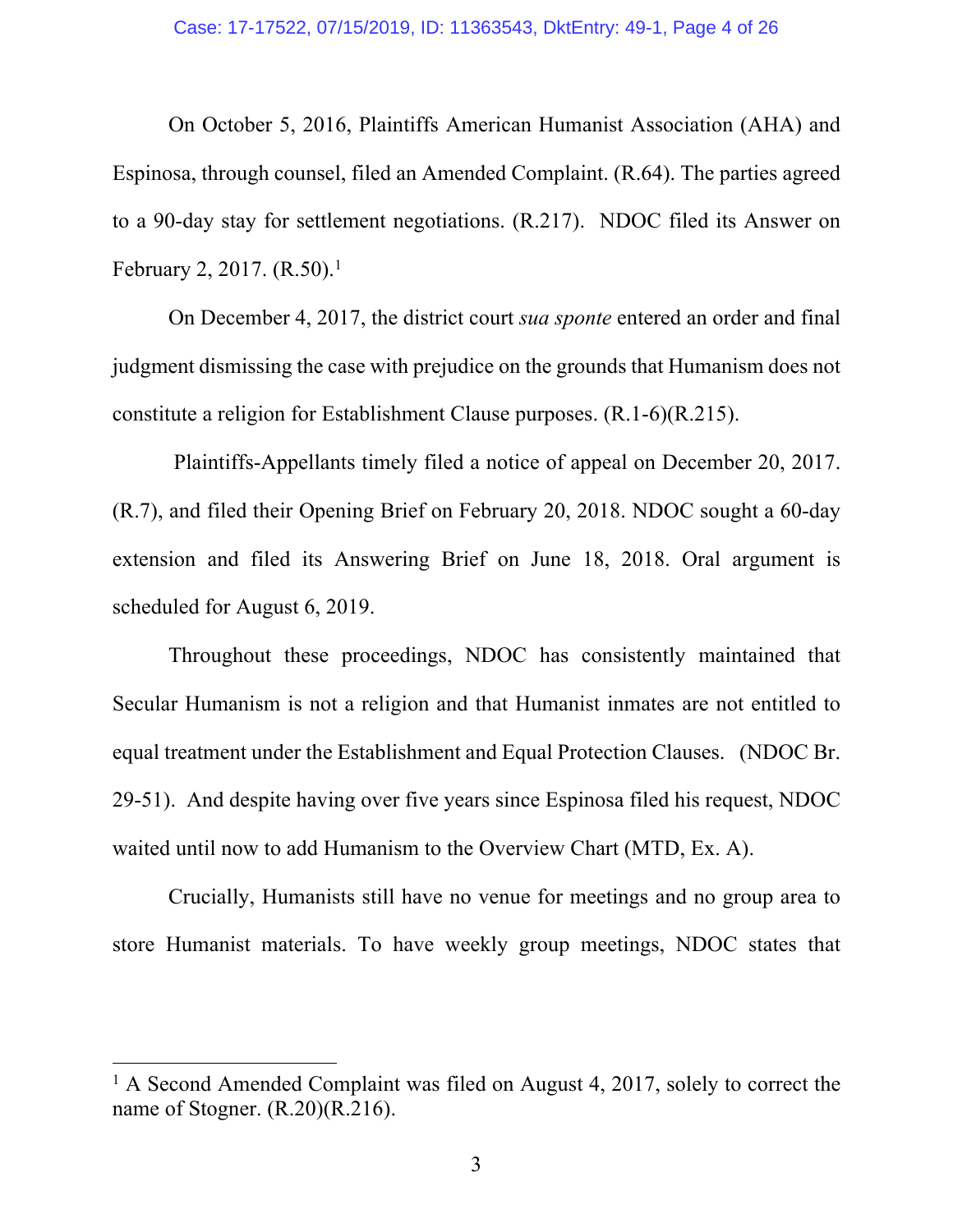Espinosa and other Humanists will have to file another DOC-3505 form and go through the exact same process of waiting for approval. (MTD 3, 7; Ex. B at 3).

NDOC still has not actually approved Espinosa's Faith Group Affiliation Form (DOC-3503) or Request for Accommodation of Religious Practices (DOC-3505). (Ex. B, Benson Declaration ¶¶3-5). Such approval is highly unlikely, considering that NDOC "continues to believe it had discretion to not recognize Humanism" (MTD 1), and the Overview Chart itself literally confers nothing to Humanists (MTD Ex.A at 21).

#### **Argument**

## **I. The NDOC's long overdue addition of Secular Humanism to the Overview Chart does not moot Plaintiffs-Appellants' claims for prospective relief.**

# **A. The Establishment Clause and Equal Protection Clause violations have not been redressed.**

"The voluntary cessation of challenged conduct does not ordinarily render a case moot." *Knox v. Serv. Emps. Int'l Union, Local 1000*, 132 S. Ct. 2277, 2287 (2012) (citation omitted). *Accord Already, LLC v. Nike, Inc*., 568 U.S. 85, 91 (2013). NDOC bears the "heavy burden" of demonstrating that this appeal is moot. *Friends of the Earth, Inc. v. Laidlaw Envtl. Servs. (TOC), Inc.*, 528 U.S. 167, 189 (2000). NDOC must prove that (1) "interim relief or events have *completely and irrevocably*  eradicated the effects of the alleged violation," *Fikre v. FBI*, 904 F.3d 1033, 1037 (9th Cir. 2018) (internal quotations and citations omitted, emphasis added), *and* (2) that it is "absolutely clear that the allegedly wrongful behavior could not reasonably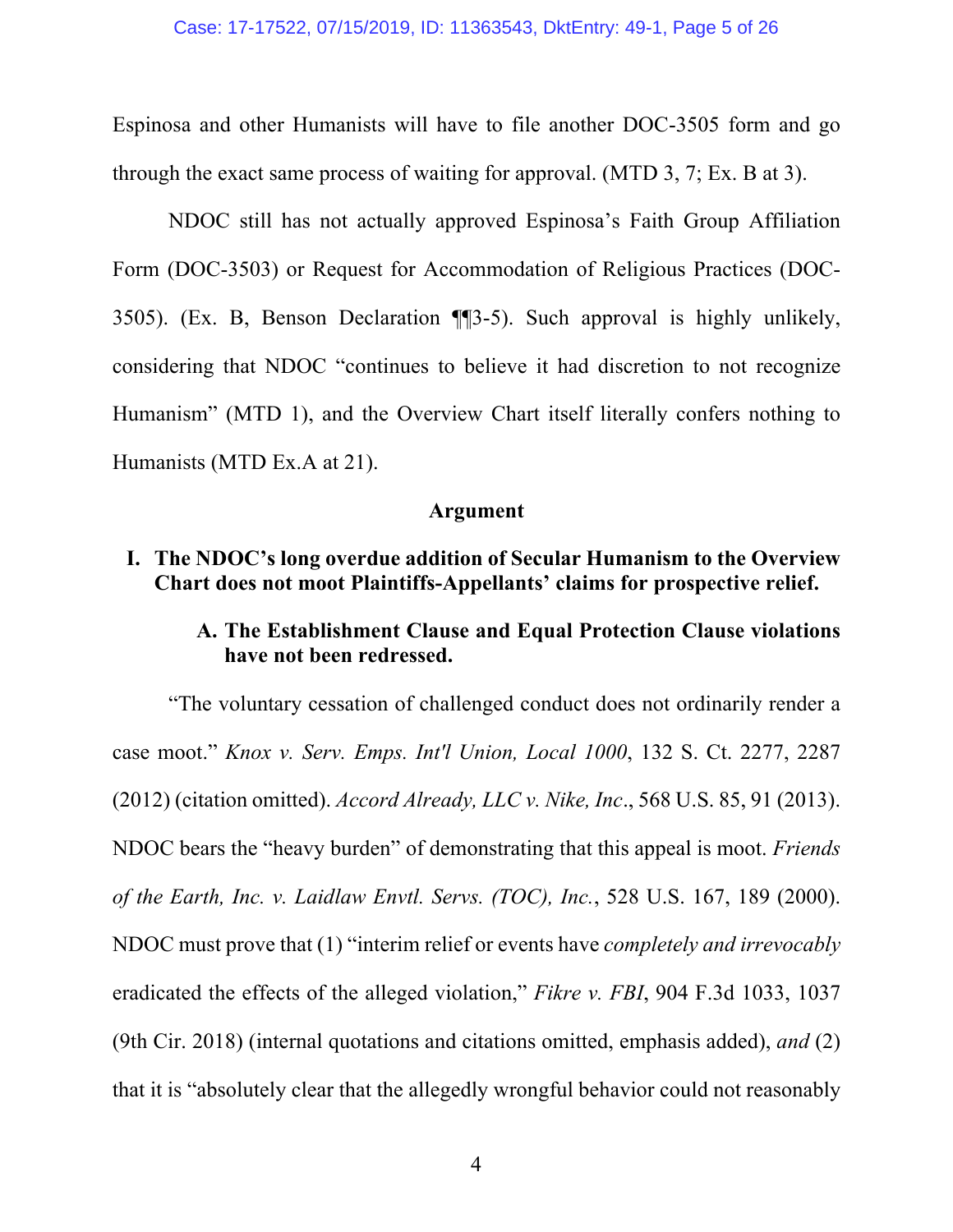be expected to recur." *Camreta v. Greene*, 131 S. Ct. 2020, 2034 (2011) (quotations omitted).

Thus, at a minimum, NDOC must demonstrate that it has "completely eliminate[d] the harm of which plaintiffs complained." *Ciudadanos Unidos de San Juan v. Hidalgo Cnty. Grand Jury Comm'rs*, 622 F.2d 807, 824 (5th Cir. 1980). NDOC has failed to meet this burden. On the contrary, the *sine qua non* of the lawsuit remains unchanged: Humanists are still not provided weekly study group meetings or storage space for those meetings, *infra.* 

### **1. Humanist study group meetings**

NDOC merely asserts that Humanists "may request a study group" now that Humanism is in the chart. (MTD 7). The application process for group meetings is the same process that is used to seek the recognition of a New Faith Group (MTD Ex.C at 13-15), meaning Espinosa would have to potentially wait another five years and file another lawsuit to have weekly study group meetings. If Plaintiffs-Appellants prevail, NDOC would be required to provide space for Humanist meetings without forcing Humanists to endure another unending application process. (R.36-37). *See also Am. Humanist Ass'n & Kwame Jamal Teague v. Perry*, 303 F. Supp. 3d 421, 433 (E.D.N.C. 2018) ("The court enters a permanent injunction ordering Defendants, their agents, successors, and any person in active concert with the Defendants: (a) to recognize Humanism as a faith group and as an assignment option for OPUS and all other prison records; and (b) *permit Teague and other*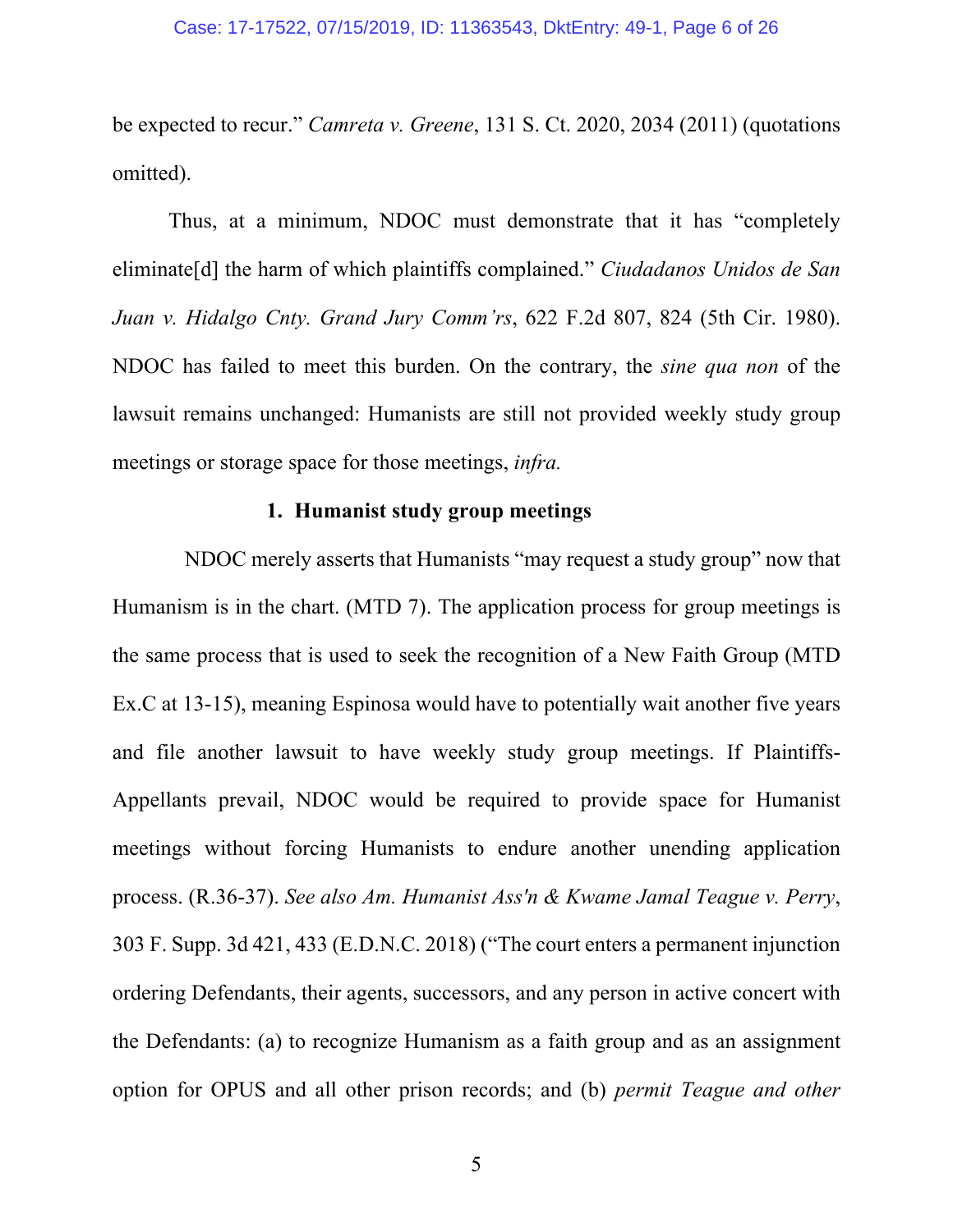#### Case: 17-17522, 07/15/2019, ID: 11363543, DktEntry: 49-1, Page 7 of 26

*Humanist inmates to meet in a Humanist study group*") (emphasis added); *id.* at 426 (noting that the Federal Bureau of Prisons provides Humanists two time slots per week to meet a result of its settlement with the AHA).

And it is unlikely that NDOC would grant such a request because NDOC expressly reserves its discretion to not recognize Humanism (MTD 1) and has vehemently maintained that Humanists are not entitled to equal treatment under the Establishment and Equal Protection Clauses. (NDOC Br.29-51). For instance, NDOC has made clear that it does not see Humanists as similarly situated to Scientologists, Buddhists, Wiccans, and Yogis (*id.* at 50), and agrees with the district court that belief in the supernatural is necessary for equal treatment under the Establishment and Equal Protection Clauses (*id.* at 43-44).

In fact, it appears NDOC has already decided to reject Espinosa's request. Espinosa's DOC-3505 specifically requested approval for group study meetings. (R.147). Yet under the "worship practices \*personal \* group" (the category for study meetings) on the new Overview Chart, NDOC states "none" for Humanists. (MTD Ex.A at 20). By contrast, all other Faith Groups (including those that are nontheistic) are listed as being allowed weekly group worship or study, and have special time for holidays. (*Id.* at 7) (Buddhism). Thus, it is evident that NDOC has already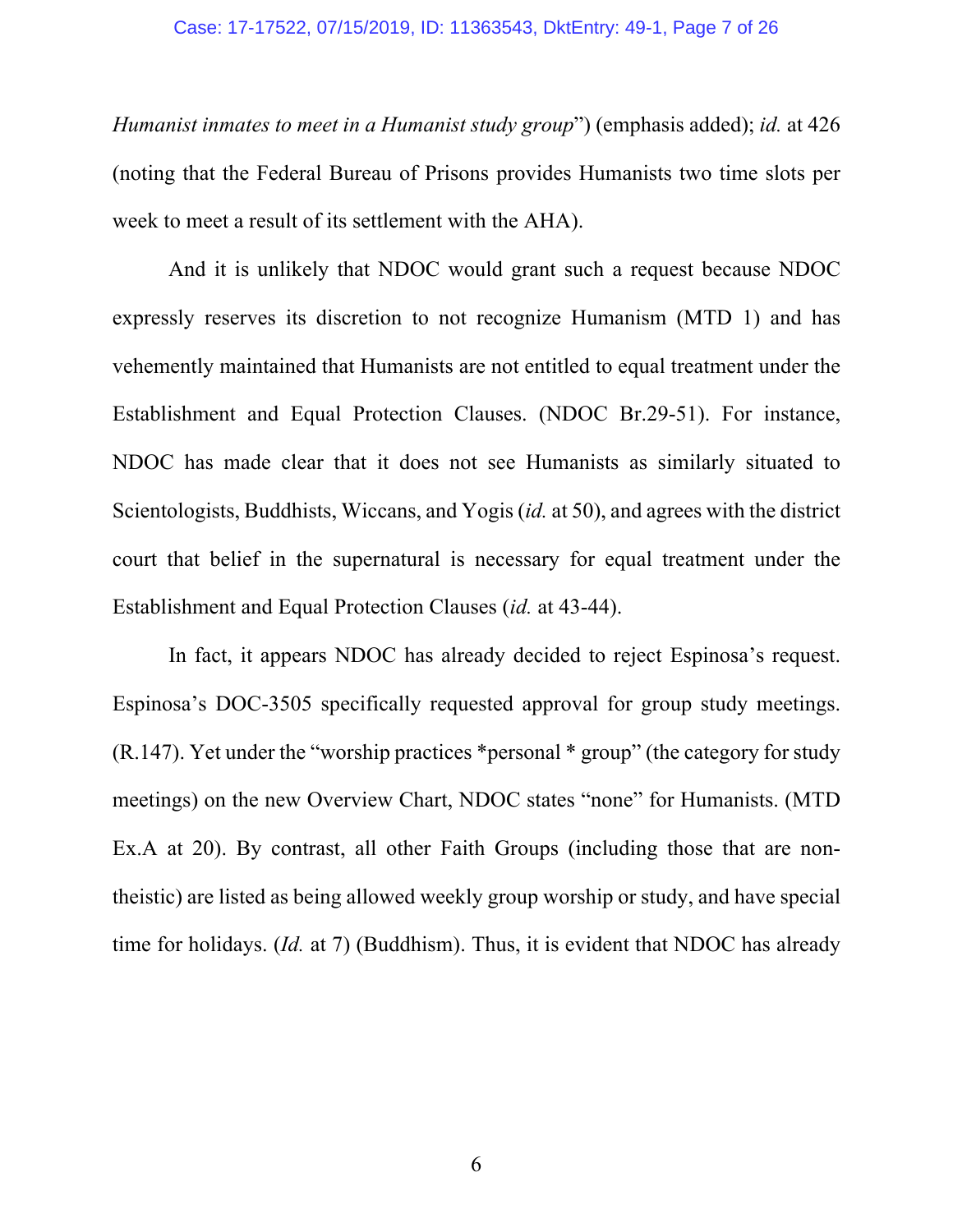decided to reject Espinosa's long-pending request for Humanist group meetings.  $(R.147).<sup>2</sup>$ 

### **2. Obtaining and storing group materials**

Similar to the study group issue, NDOC only asserts that Humanists "may request" to obtain group materials. (MTD 7). *See* (R.35, ll. 1-3; R 33). Espinosa's 2014 DOC-3505 specifically requests storage space for Humanist books, print materials, CDs, etc. (R.147). But the new Overview Chart indicates that no personal or group items have been approved for Humanism, while every other group listed in the chart has approved items. (MTD Ex.A).

## **3. Recognition of Humanist holidays**

NDOC also does not address Plaintiffs-Appellants' claim that NDOC violates the Establishment and Equal Protection Clauses by refusing to recognize certain holidays celebrated by Humanists, while recognizing holidays for other Faith Groups. (R.23, ¶15, R.28, ¶¶ 33, 35). The Overview Chart lists "None" for Humanist holidays, despite Plaintiffs-Appellants identifying specific Humanist holidays.  $(R.23)$  (Br.8-9).

 <sup>2</sup> At some point, NDOC apparently decided to deny Espinosa's request. *See* NDOC Br.41, n.121 ("the sentiment cited in *Kalka* is of equal relevance to the underlying decision of the NDOC to not, as of this time, not [sic] recognize Human Secularism"). Yet NDOC also implied in its brief that it was still reviewing Espinosa's request (at 10).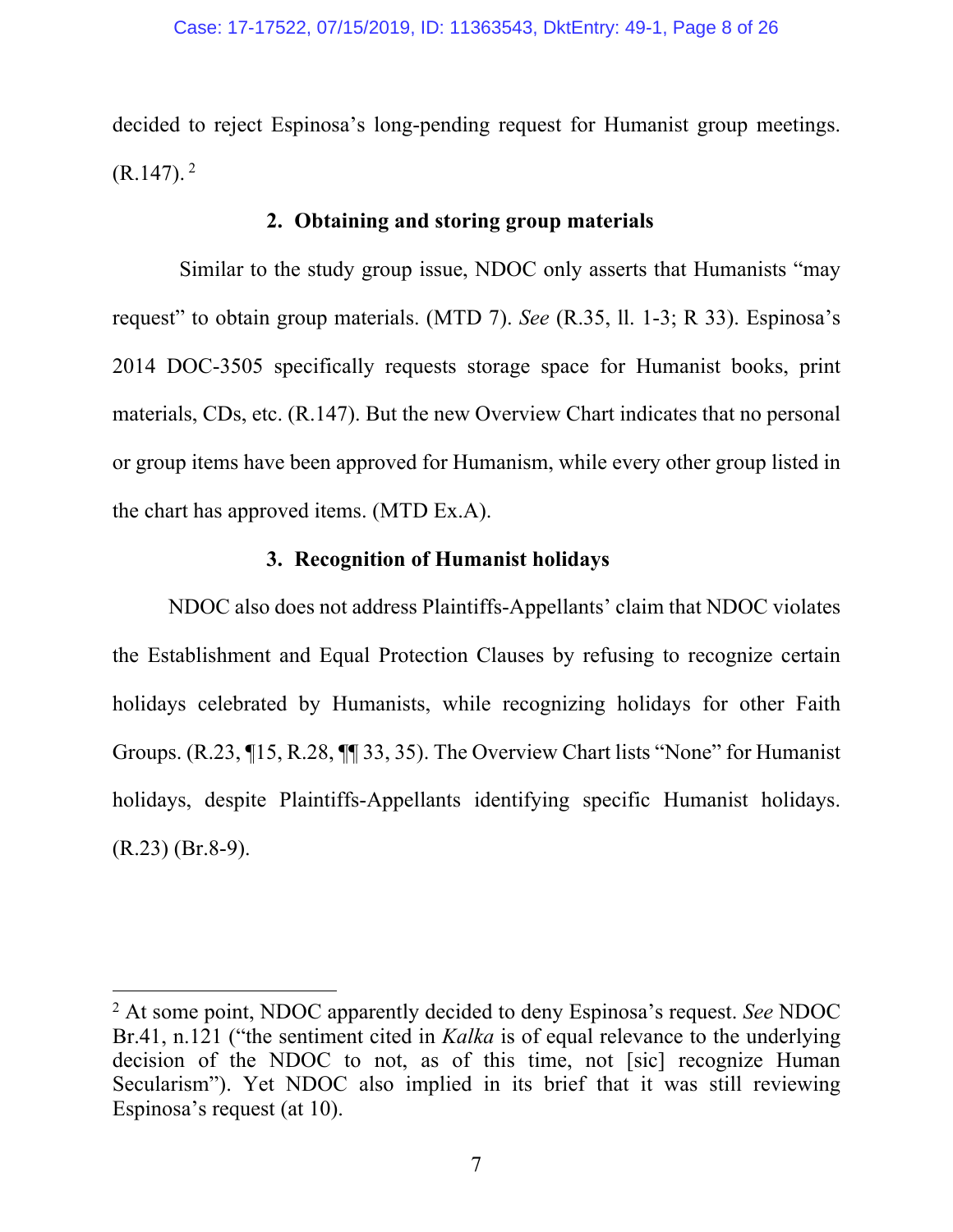### **4. Recognition in NOTIS**

NDOC's addition of Humanism to the Overview Chart does not even guarantee that Humanist inmates, and Espinosa specifically, can identify as Humanist in NOTIS. While Rev. Snyder's declaration suggests that listing in the chart automatically translate to listing in NOTIS (MTD 7; Rev. Snyder, ¶ 16(h)), Espinosa received a note from Chaplain Carrasco stating "Below is a list of NDOC Recognized Faith Groups with notations identifying *those without Notis recording abilities.*" (R.168) (Emphasis added). Thus, Humanism is not necessarily approved for NOTIS.

### **5. Discriminatory Application Requirements and Treatment**

The addition of Secular Humanism to the Overview Chart does nothing to resolve NDOC's disparate treatment of Humanist applications. Even NDOC suggested that it treated Espinosa's application with "indifference or negligence." (NDOC Br.49). In *Perry*, the court ruled that the defendants' treatment of a Humanist application was unconstitutional because, as here, the inmate "was subjected to additional requirements in his attempt to obtain DPS's recognition of Humanism as a faith group, without explanation." 303 F. Supp. 3d at 431.

Moreover, the very process NDOC uses to "determine whether to recognize a particular faith group [and to provide it with weekly meetings]" unconstitutionally "inhibits non-traditional religious groups such as Humanism," and is therefore

8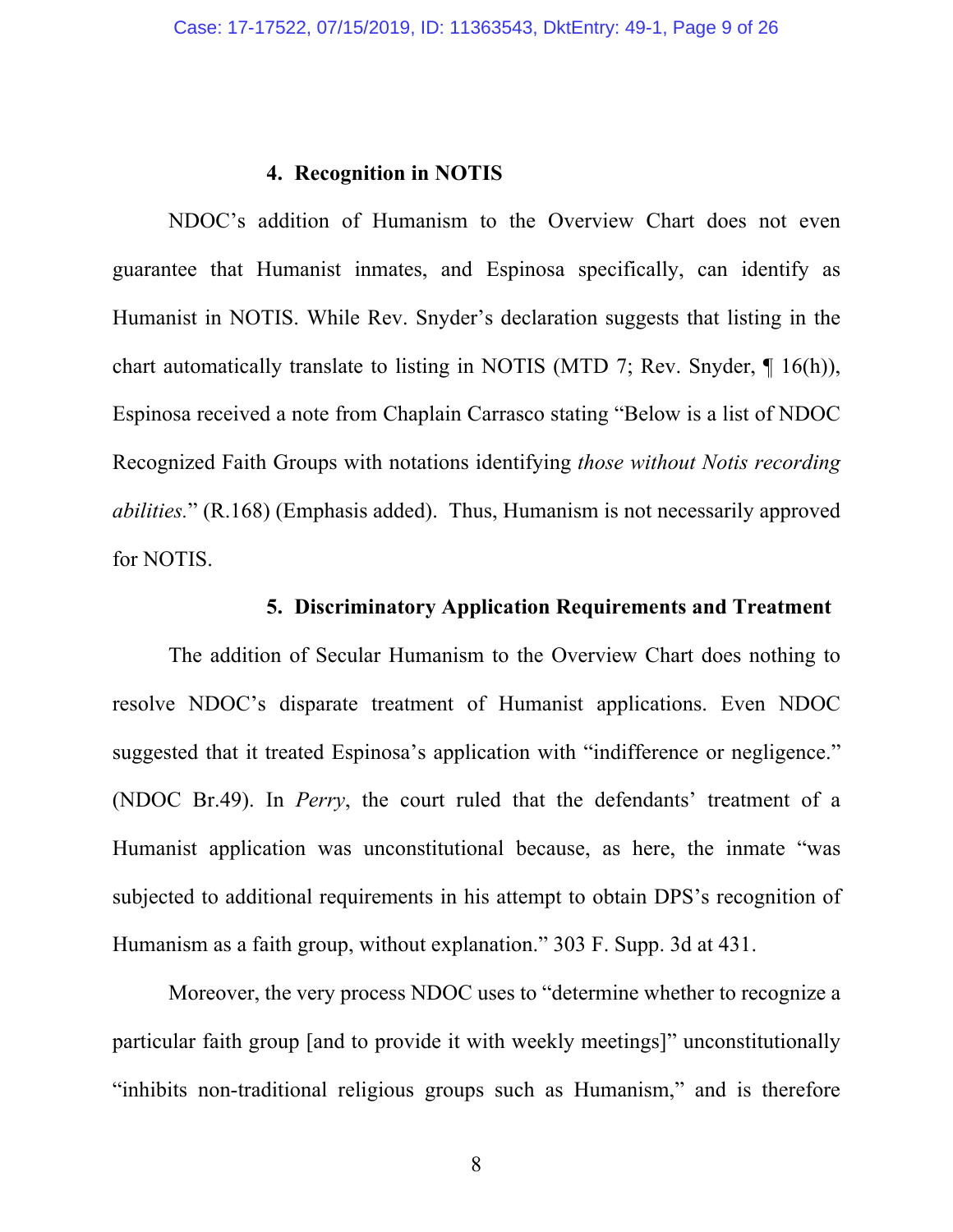unconstitutional. *Id.* at 430. Insofar as NDOC deems "holy days" and "religious items" "mandatory requirements" for group meetings (NDOC Br.11, 49), its policy continues to unconstitutionally "inhibit[] non-traditional religious groups such as Humanism," thus violating the Establishment Clause. *Id. See Center for Inquiry, Inc. v. Marion Circuit Court Clerk*, 758 F.3d 869, 873-74 (7th Cir. 2014) (statute unconstitutionally "discriminates among religions, preferring those with a particular structure (having clergy)" while disfavoring Humanism); *Koger v. Bryan*, 523 F.3d 789, 799-801 (7th Cir. 2008) (clergy verification requirement held unconstitutional because it "renders impracticable religious exercise by" religions "without traditional clergy or universal requirements."); *Brown v. Livingston*, 17 F. Supp. 3d 616, 631 (S.D. Tex. 2014) ("[Prison officials have] intentionally made it easier for Jewish inmates over Muslim inmates to have volunteer-led religious activities. That circumstance alone, in and of itself, constitutes a violation of the Establishment Clause.").

In sum, NDOC continues to violate the Establishment and Equal Protection Clauses by treating certain religious groups more favorably than Humanists. *See Hartmann v. California Department of Corrections & Rehabilitation*, 707 F.3d 1114, 1125-26 (9th Cir. 2013).

9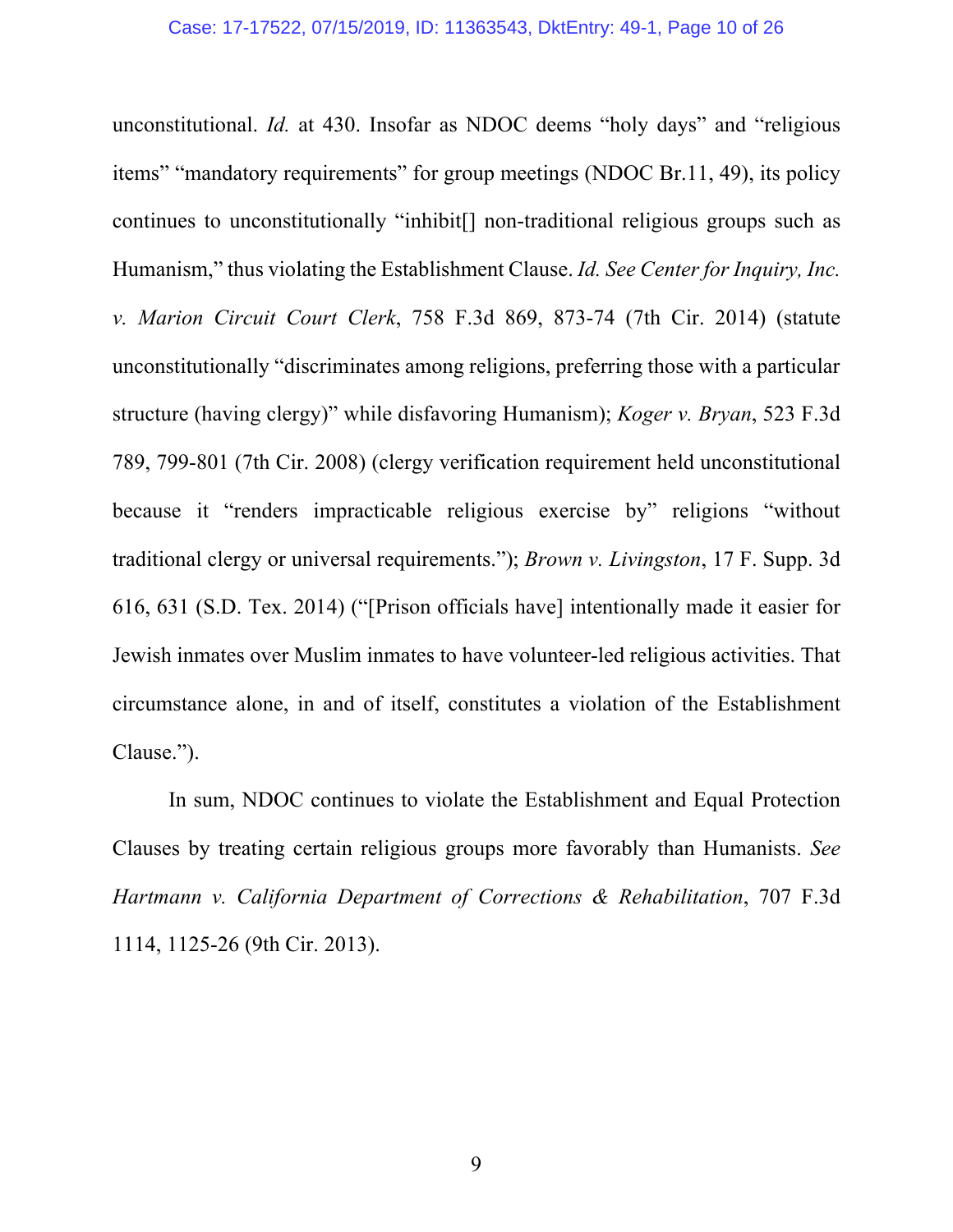## **B. Even if NDOC's final-hour addition of Secular Humanism to the Overview Chart completely remedied the ongoing violations, it has failed to carry its heavy burden of proving that the violations will not recur.**

It is "well settled" that "'a defendant's voluntary cessation of a challenged practice does not deprive a federal court of its power to determine the legality of the practice.'" *Friends of the Earth, Inc. v. Laidlaw Envtl. Servs. (TOC), Inc.*, 528 U.S. 167, 189 (2000) (citation omitted). A claim is only moot "'if subsequent events made it absolutely clear that the allegedly wrongful behavior could not reasonably be expected to recur.'" *Id.* (citation omitted)*.* The party asserting mootness bears the "formidable," and "'heavy burden of persua[ding]' the court that the challenged conduct cannot reasonably be expected to start up again[.]" *Id.* at 190, 189 (citation omitted).

The voluntary cessation exception "traces to the principle that a party should not be able to evade judicial review, or to defeat a judgment, by temporarily altering questionable behavior." *City News & Novelty, Inc. v. City of Waukesha*, 531 U.S. 278, 284 n.1 (2001). Because of this stringent burden, even the formal repeal of a statute may be insufficient to moot a challenge to that statute.<sup>3</sup>

This Court has repeatedly found that a prison's voluntary cessation of challenged activity insufficient to moot injunctive relief. *See McCright v. Santoki*,

 <sup>3</sup> *See City of Mesquite v. Aladdin's Castle, Inc*., 455 U.S. 283, 289 (1982); *Jacobus v. Alaska*, 338 F.3d 1095, 1103 (9th Cir. 2003) (challenge to Alaska's campaign finance laws was not moot, even though the statutes had been repealed).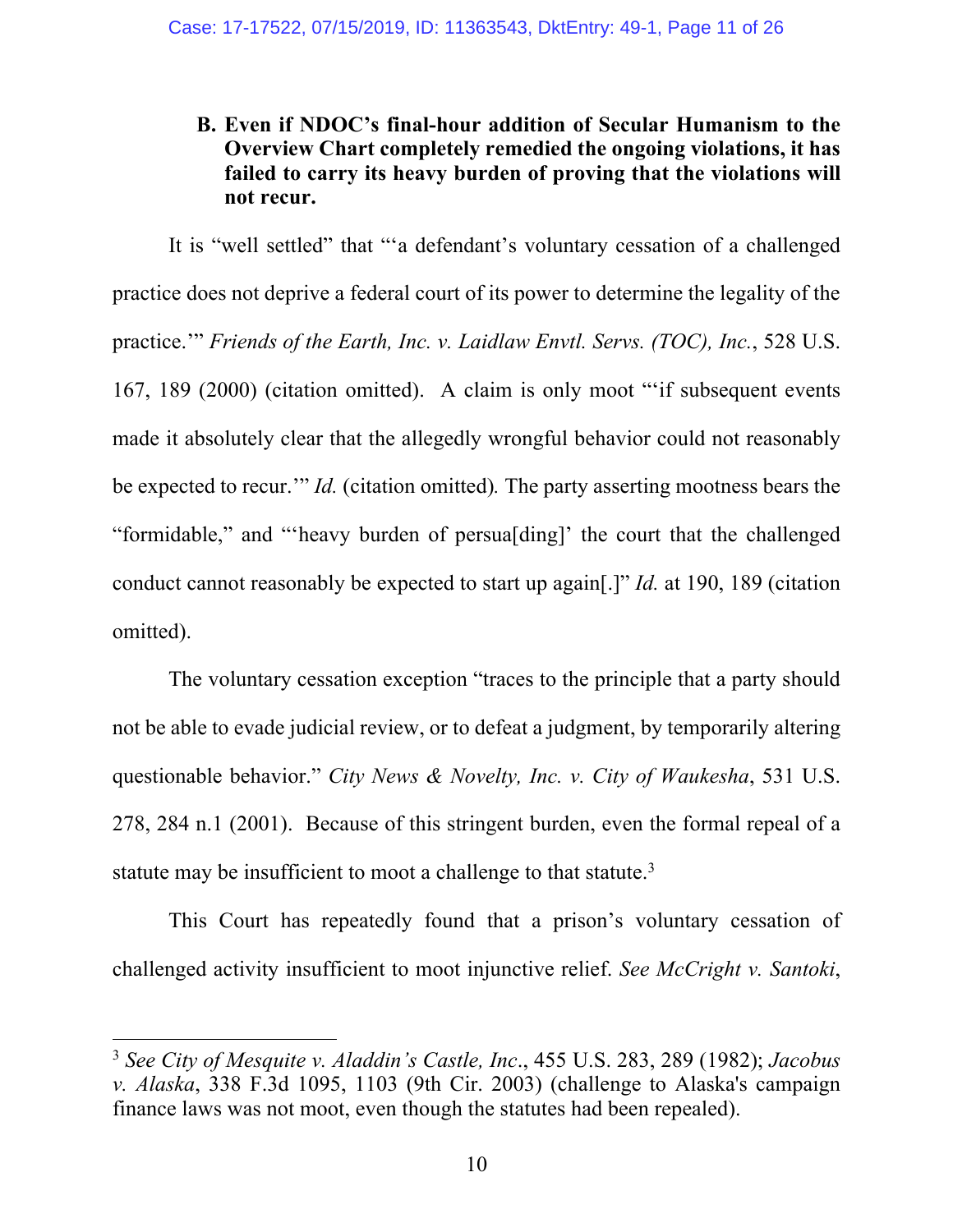1992 U.S. App. LEXIS 25017, at \*4-5 (9th Cir. 1992) (inmate's claim of denial of access to law library was not moot even though state restored his library privileges); *Gluth v. Kangas*, 951 F.2d 1504, 1507-08 (9th Cir. 1991) (refusing to hold voluntary cessation of prison library restrictions moot in light of long history of policy); *Schroeder v. Kaleo-Lum*, 1991 U.S. App. LEXIS 7919, \*8 (9th Cir. 1991); *accord Doe v. Wooten*, 747 F.3d 1317, 1323-24 (11th Cir. 2014); *Wall v. Wade*, 741 F.3d 492, 497 (4th Cir. 2014) ("defendants failed to meet their 'heavy burden' of establishing that it is 'absolutely clear' the 2010 Ramadan policy will not be reinstated."); *Scott v. Pierce*, 2012 U.S. Dist. LEXIS 190126, \*23 (S.D. Tex. 2012) ("While the defendants have alleged that the Jehovah's Witnesses currently . . . now meet more frequently, they have not proffered any facts to show that the plaintiff's alleged discrimination amongst denominations will not recur to other Jehovah's Witness prisoners"). 4

Courts are particularly reluctant to find mootness in Equal Protection and discrimination cases because prejudice against an unpopular group warrants

 <sup>4</sup> *See also Roane v. Leonhart*, 741 F.3d 147, 150 (D.C. Cir. 2014); *Americans United for Separation of Church & State v. Prison Fellowship Ministries, Inc*., 509 F.3d 406, 421 (8th Cir. 2007); *Borkholder v. Lemmon*, 983 F. Supp. 2d 1013, 1017 (N.D. Ind. 2013); *Vigil v. Colo. Dep't of Corr*., 2012 U.S. Dist. LEXIS 98740 (D. Colo. 2012); *Saleh v. BOP*, 2010 U.S. Dist. LEXIS 137761, \*17-18 (D. Colo. 2010); *Inmates of the Northumberland Cnty. Prison v. Reish*, 2009 U.S. Dist. LEXIS 126479 (M.D. Pa. 2009); *Robinson v. Delgado*, 2008 U.S. Dist. LEXIS 111173, \*24- 25 (N.D. Cal. 2008); *Jesus Christ Prison Ministry v. Cal. Dep't of Corr.*, 456 F. Supp. 2d 1188, 1196 (E.D. Cal. 2006).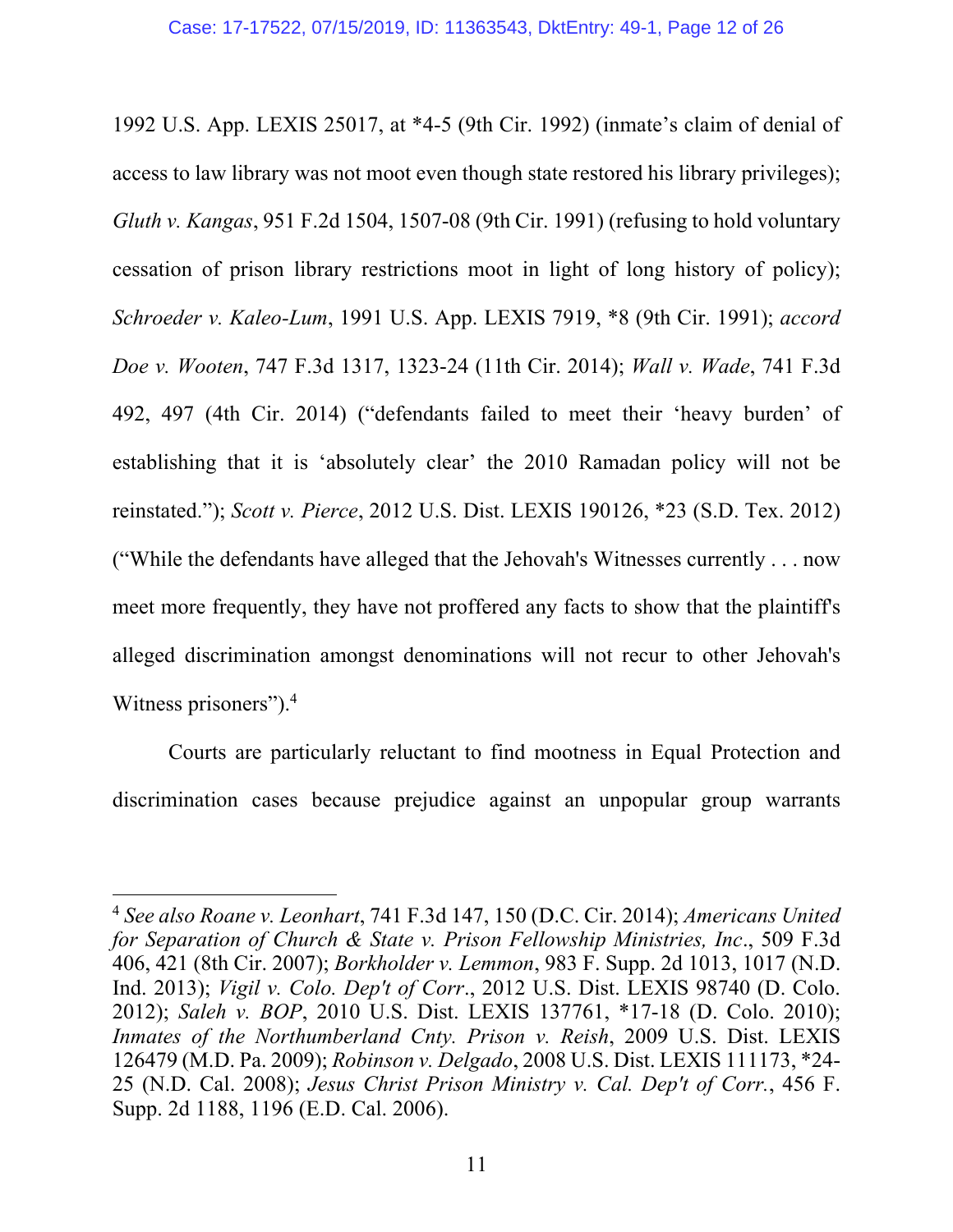prophylactic injunctive relief. *E.g.*, *Swann v. Charlotte-Mecklenburg Bd. of Education*, 402 U.S. 1 (1971); *United States v. Paradise*, 480 U.S. 149, 183 (1987) ("A district court has 'not merely the power but the duty to render a decree which will so far as possible eliminate the discriminatory effects of the past as well as bar like discrimination in the future.'") (citation omitted); *E.E.O.C. v. Goodyear Aerospace Corp*., 813 F.2d 1539, 1544 (9th Cir. 1987) (a defendant's curative actions following discrimination suit are insufficient to provide "assurances that it will not repeat the violation to justify denying an injunction."); *United States v. City of Buffalo*, 721 F. Supp. 463, 467 (W.D.N.Y. 1989) *aff'd*, 993 F.2d 1533 (2d Cir. 1993) (recognizing "the broad power of federal district courts to implement relief that operates both retrospectively to redress past discrimination and prospectively to ensure that it does not recur.").<sup>5</sup>

As discussed below, NDOC has not carried its heavy burden of showing that its disparate treatment of Humanist inmates will not recur, *infra*.

> **1. The timing of NDOC's addition of Humanism to the chart, together with its unwavering position that Humanists are not entitled to equal treatment, demonstrates that its disparate treatment of Humanists is likely to recur.**

 <sup>5</sup> *See also Teamsters v. United States*, 431 U.S. 324, 364-65 (1977); *Rios v. Enter. Ass'n Steamfitters Local 638 of U. A*., 501 F.2d 622, 629 (2d Cir. 1974) ("Once a violation of Title VII is established, the district court possesses broad power as a court of equity to remedy the vestiges of past discriminatory practices"); *United States v. Ironworkers Local 86*, 443 F.2d 544 (9th Cir. 1971).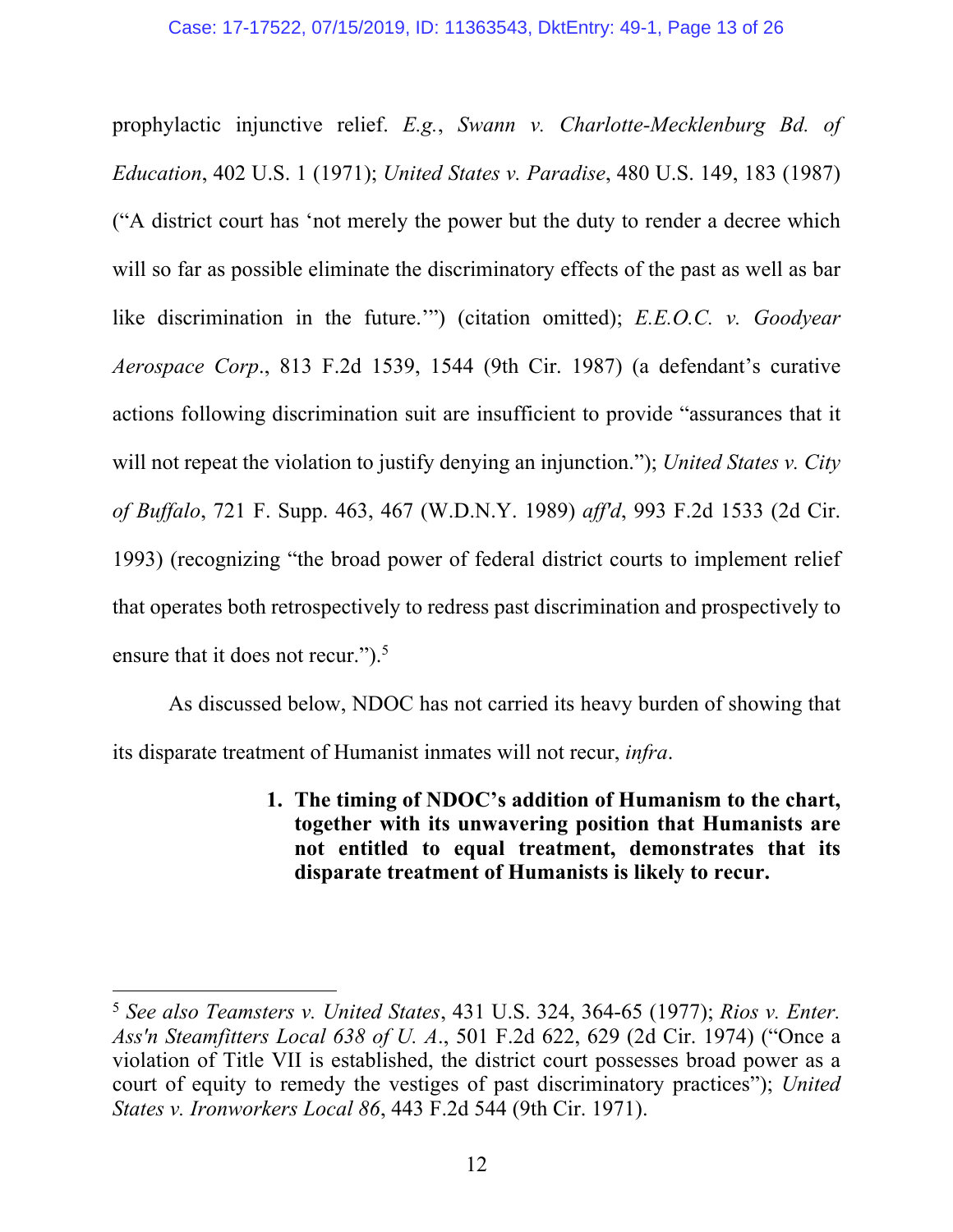The timing of NDOC's recognition of Humanism—five years after Espinosa's application and virtually on the eve of oral argument—strongly militates against a mootness finding. *See McCormack v. Herzog*, 788 F.3d 1017, 1025 (9th Cir. 2015) (the timing of the grant of immunity to prosecution was "suspicious" where it appeared to be an attempt to moot plaintiff's constitutional claims). "[M]aneuvers designed to insulate a decision from review . . . must be viewed with a critical eye." *Knox*, 132 S. Ct. at 2287. "It is the duty of the courts to beware of efforts to defeat injunctive relief by protestations of repentance and reform, especially when abandonment seems timed to anticipate suit, and there is probability of resumption." *United States v. W. T. Grant Co.*, 345 U.S. 629, 632 n.5 (1953).

In *Am. Humanist Ass'n v. United States*, 63 F. Supp. 3d 1274, 1281-82 (D. Or. 2014), after filing their motion to dismiss, the Federal Bureau of Prisons began accommodating Humanist inmates and claimed this mooted injunctive relief. Citing Ninth Circuit precedent, the district court rejected the government's argument, reasoning:

while the defendants argue that they have accommodated Holden's requests after more than two years—his requests for Humanist study materials and a community volunteer were not addressed until after defendants filed their motion to dismiss—they have not stipulated or demonstrated that their behavior is unlikely to reoccur after this case is dismissed.

Here, the NDOC took over *five years* merely to add Humanism to a chart and it did so only a month before oral argument. And whereas the BOP actually provided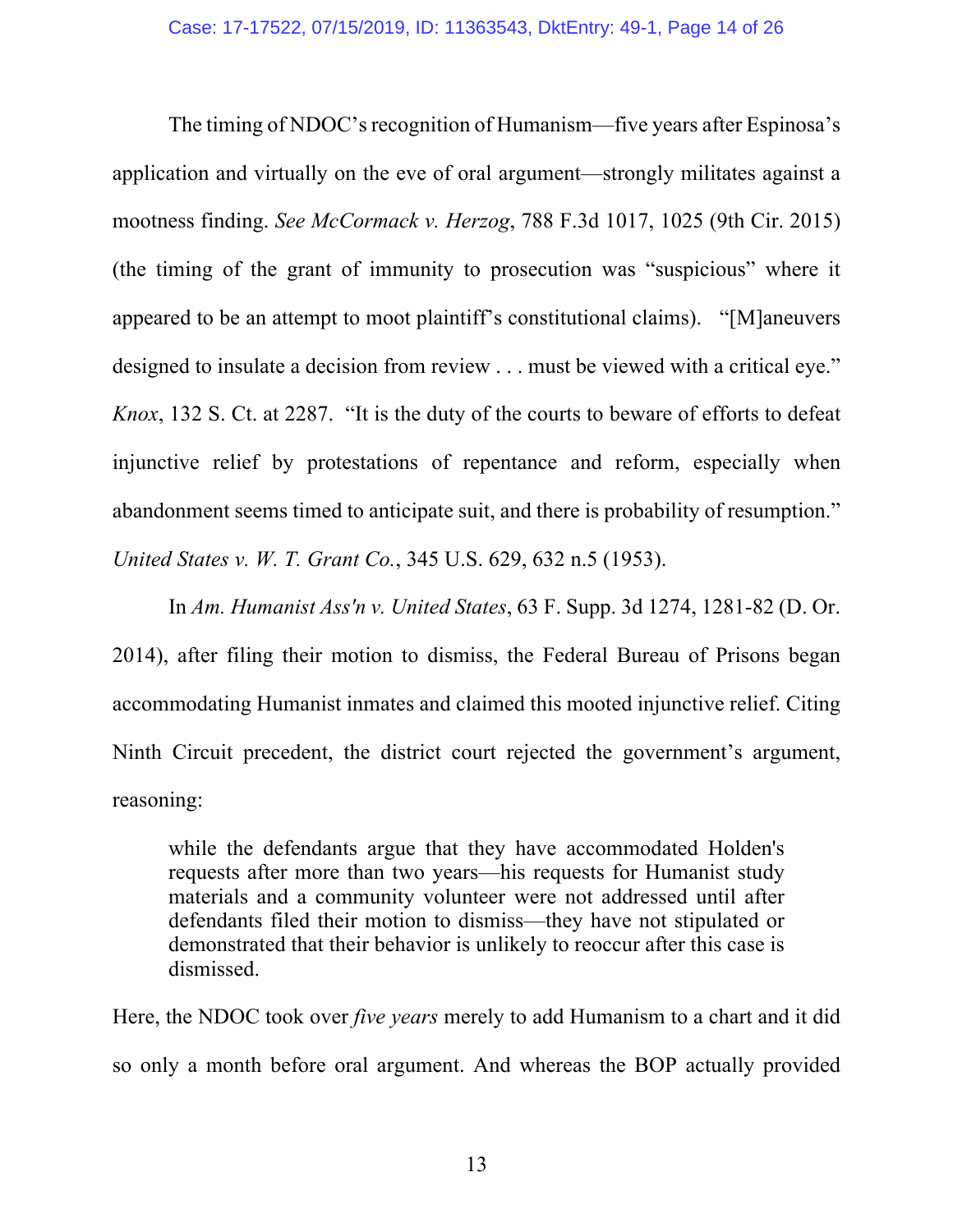#### Case: 17-17522, 07/15/2019, ID: 11363543, DktEntry: 49-1, Page 15 of 26

Humanists with services, NDOC maintains that Espinosa and others will still have to file a request for Humanist meetings, holidays, and materials. (MTD 7). Even more troubling, Espinosa *did* file a request for meetings and materials (R.147). It is unclear whether NDOC ever intends to approve that request, which has been pending since June 11, 2014.

Courts have "allowed claims to proceed when defendants cease an activity without admitting wrongdoing." *ForestKeeper v. Benson*, 2014 U.S. Dist. LEXIS 117582, \*11 (E.D. Cal. 2014). NDOC has emphatically defended the district court's ruling that Humanists are not entitled to equal treatment. (NDOC Br.29-51). In fact, NDOC explicitly states on the very first page of its Motion that it "continues to believe it had discretion to not recognize Humanism." This also strongly militates against a mootness finding. *See McCormack*, 788 F.3d at 1025.

## **2. NDOC's addition of Secular Humanism to the Overview Chart is a matter of executive whim that can change at any time.**

When evaluating a government's claim for mootness, the "form the governmental action takes is critical and, sometimes, dispositive." *Fikre*, 904 F.3d at 1038. An "executive action that is not governed by any clear or codified procedures cannot moot a claim." *Id.* (internal quotations omitted).

This case easily fits into the category of unfettered executive action that provides no assurances whatsoever that NDOC will not revert to its old ways. The NDOC is not subject to the Nevada Administrative Procedures Act. Nev.Rev.Stat. §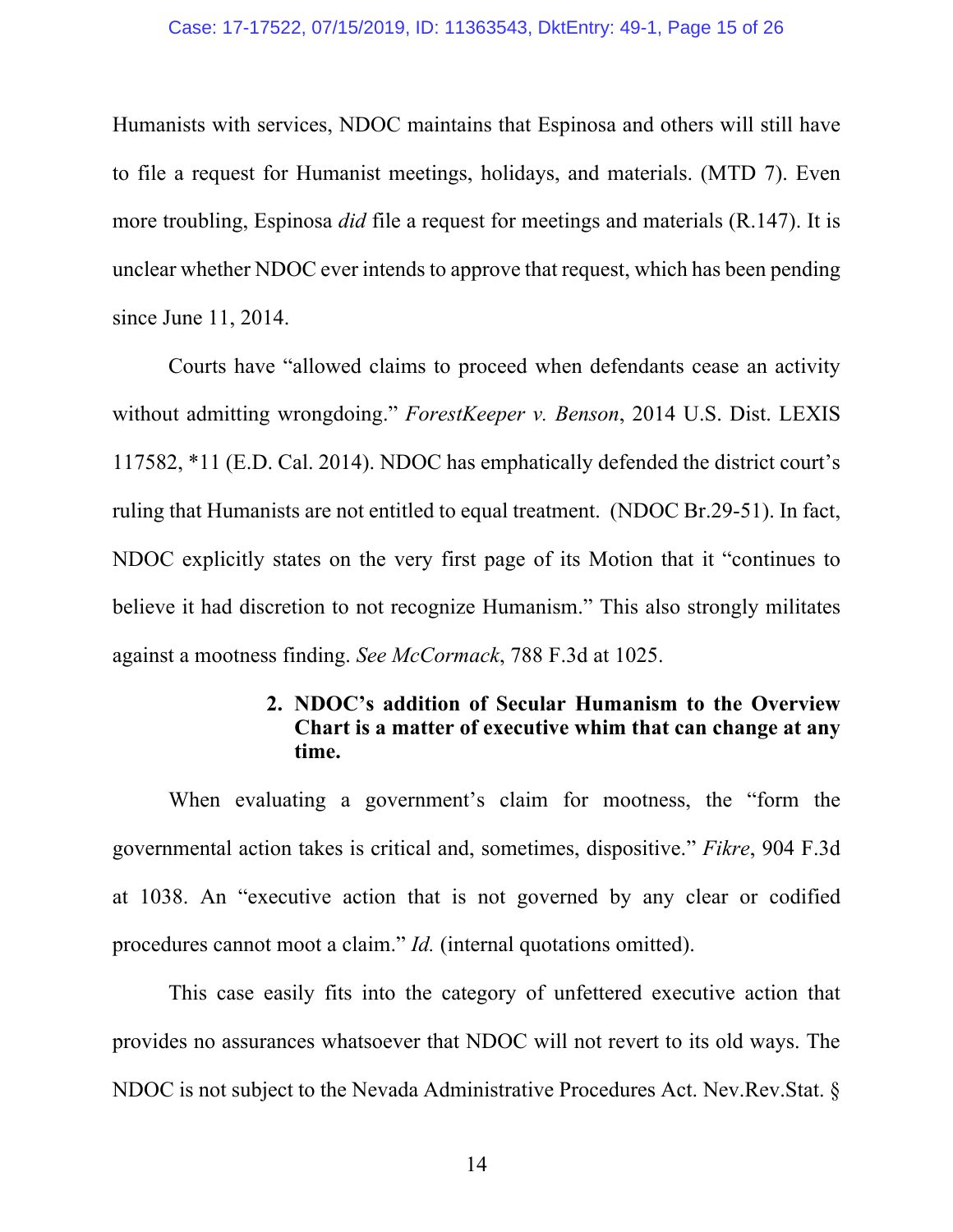#### Case: 17-17522, 07/15/2019, ID: 11363543, DktEntry: 49-1, Page 16 of 26

233B.039(1)(b). Its recent change to the Overview Chart is therefore not subject to any of the ordinary rigors of agency rule-making, which provide many of the same protections as the legislative process. Instead, the new policy is simply an executive decree that can be, and has been, changed at will. *See* (MTD 20) (asserting that the NDOC "routinely" reviews its faith group recognitions, and noting that it has changed the Overview Chart in 2014, 2017, and now in 2019).

Oddly, NDOC insists that its good faith is shown by the fact that it recognized Hebrew Israelite at the same time that it recognized Humanism. (MTD Ex. D at 2- 3, ¶¶ 8-10). Yet NDOC recognized Hebrew Israelite as a Faith Group in 2016. (R.168). It was removed from the list of in 2017, <sup>6</sup> and re-added in 2019. (MTD Ex.A at 4). Thus, the fact that NDOC *re*-added Hebrew Israelite at the same time as Humanism actually tends to show *bad* faith. NDOC is just trying to put a fig leaf over its gamesmanship.

NDOC's delisting and relisting of Hebrew Israelite also undermines the veracity of Rev. Snyder's declaration. He states that NDOC has not, since 1996, rescinded the recognition of any Faith Group. (MTD Ex.D at ¶14). Not only did NDOC delist Hebrew Israelite, but the new chart's list omits Nation of Islam, which appeared on NDOC's previous list. (MTD Ex.A at 4). *See generally Brown v.* 

 <sup>6</sup> Exhibit A (attached); *See* http://doc.nv.gov/uploadedFiles/docnvgov/content/About/Administrative\_Regulati ons/Faith%20Group%20Overview%20-%20810.PDF (last visited July 13, 2019).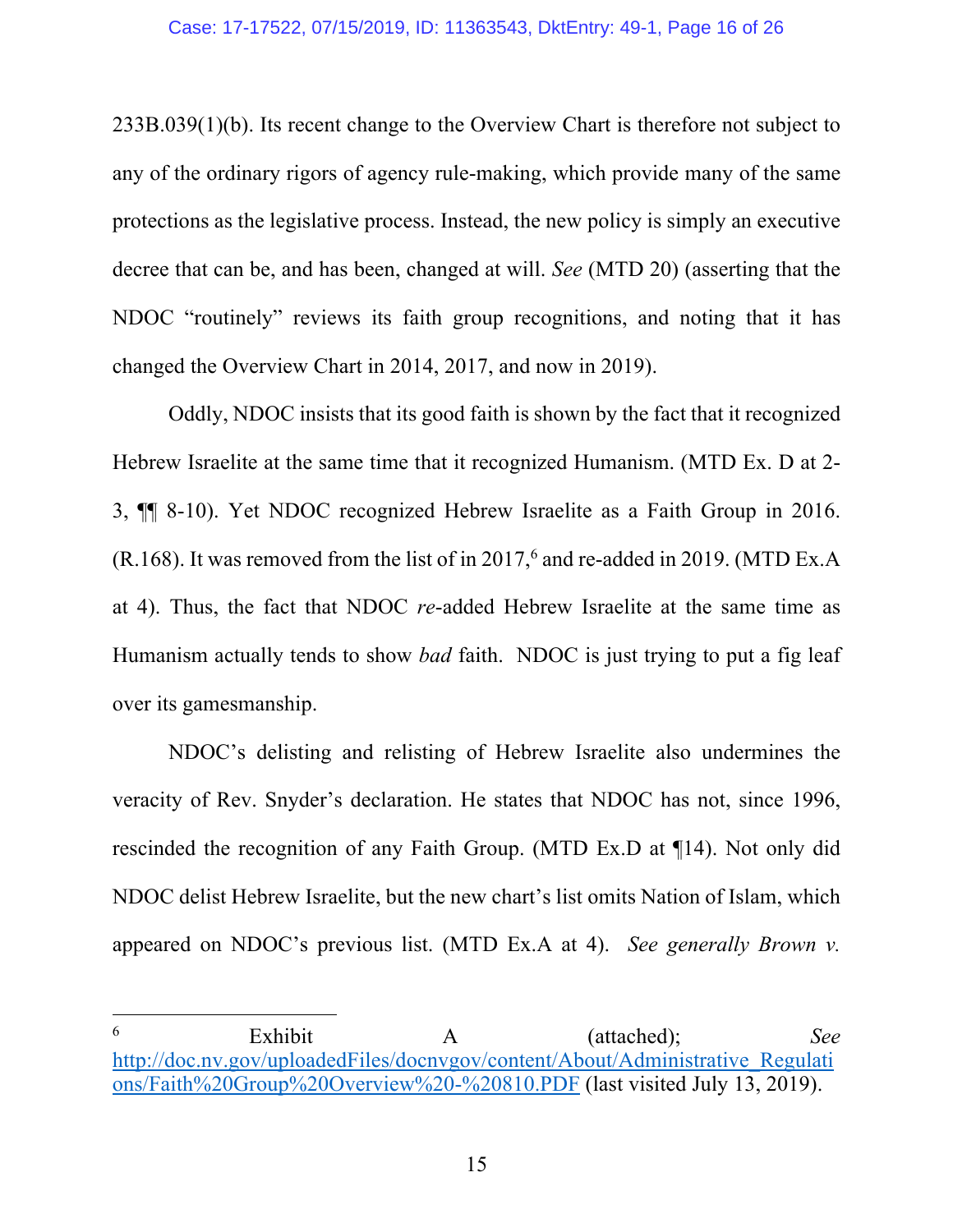*Herbert*, 2012 U.S. Dist. LEXIS 117508, \*3-4 (D. Utah Aug. 17, 2012) (a "formal declaration, made under the penalty of perjury, that the Utah County Attorney's office had adopted a formal policy of non-prosecution," coupled with a promise to the plaintiffs that "no charges would be filed against them," was insufficient to moot challenge to the underlying statute).

#### **C. The cases NDOC relies upon are inapposite.**

NDOC relies on *Ackerman v. State Dep't of Corr*., 669 F. App'x 901 (9th Cir. 2016) where the plaintiff argued that he was deprived kosher food in violation of the Free Exercise Clause and RLUIPA. The plaintiff admitted that by May 2013, the NDOC served properly certified kosher food. Accordingly, the case was moot. *Id.*  But here, Plaintiffs-Appellants do not admit that the NDOC is providing the requested relief and the claims are based on numerous actions and inactions of NDOC, not a single issue (serving kosher food) that inarguably was addressed in *Ackerman.* 

NDOC also relies on *Jones v. Caruso*, 421 Fed. Appx. 550, 551 (6th Cir. 2011), which likewise dealt with a single issue, exposure to tobacco smoke. After the Michigan Department of Corrections banned smoking inside all buildings, there was nothing left to enjoin. *Id.* 

NDOC's reliance on *Sutton v. Rasheed*, 323 F.3d 236, 242-44 (3d Cir. 2003) is equally misplaced. *Sutton* involved a dispute over access to religious texts. After a protracted series of limited remands and hearings on mootness, the Third Circuit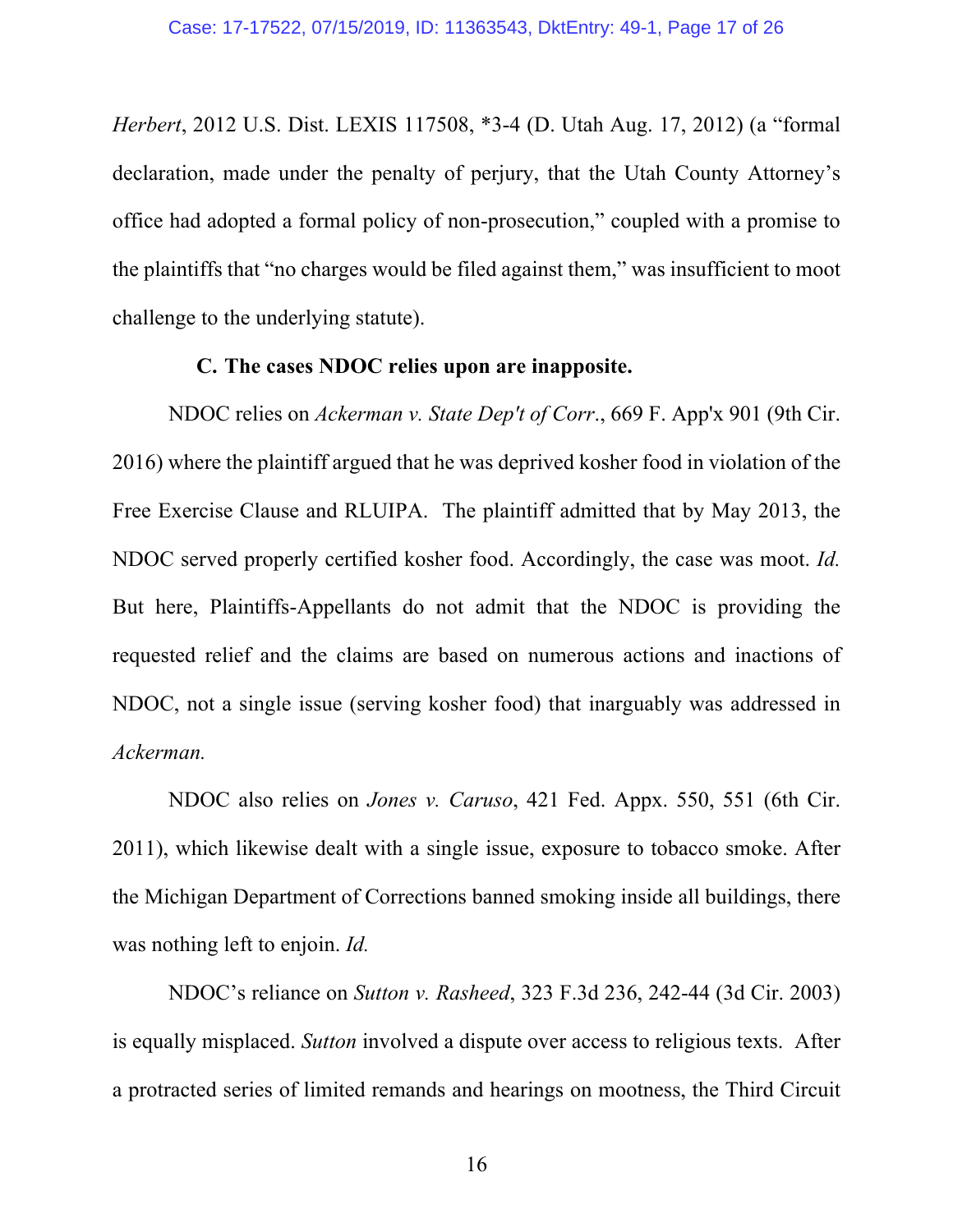#### Case: 17-17522, 07/15/2019, ID: 11363543, DktEntry: 49-1, Page 18 of 26

determined that the plaintiffs' claims for prospective relief were moot. *Id.* at 249. All of the plaintiffs had been transferred out of the facility in question, and two plaintiffs ultimately obtained the texts they had requested. *Id.* Conversely, NDOC's minor change to the Overview Chart does not provide any of the relief requested, and in fact, masks the underlying problem of unequal and discriminatory treatment towards Humanists.

It is quite rare that a government entity will expressly state that it intends to revert to its old ways. But here, NDOC's statement that it continues to have discretion to not recognize Humanism, together with its unwavering position that Humanists are not constitutionally entitled to equal treatment, is the functional equivalent. The timing also demonstrates that NDOC is not truly committed to according Humanists equal treatment. In sum, Plaintiffs-Appellants' claims for prospective relief are not moot.

## **II. Even if NDOC's addition of Secular Humanism to the Overview Chart moots Plaintiffs-Appellants' claims for prospective relief, their claims for nominal damages remain alive.**

### **A. Nominal damages are not susceptible to mootness.**

A properly pled claim for damages cannot be mooted by a defendant's voluntary cessation of unlawful activity. *See Richmond v. J.A. Croson Co*., 488 U.S. 469, 478 n.1 (1989); *Indep. Living Ctr. of S. Cal., Inc. v. Maxwell-Jolly*, 590 F.3d 725 (9th Cir. 2009) (monetary damages precluded mootness); *Yniquez v. Arizona*, 974 F.2d 646, 647 (9th Cir. 1992) (same). And nominal damages must be awarded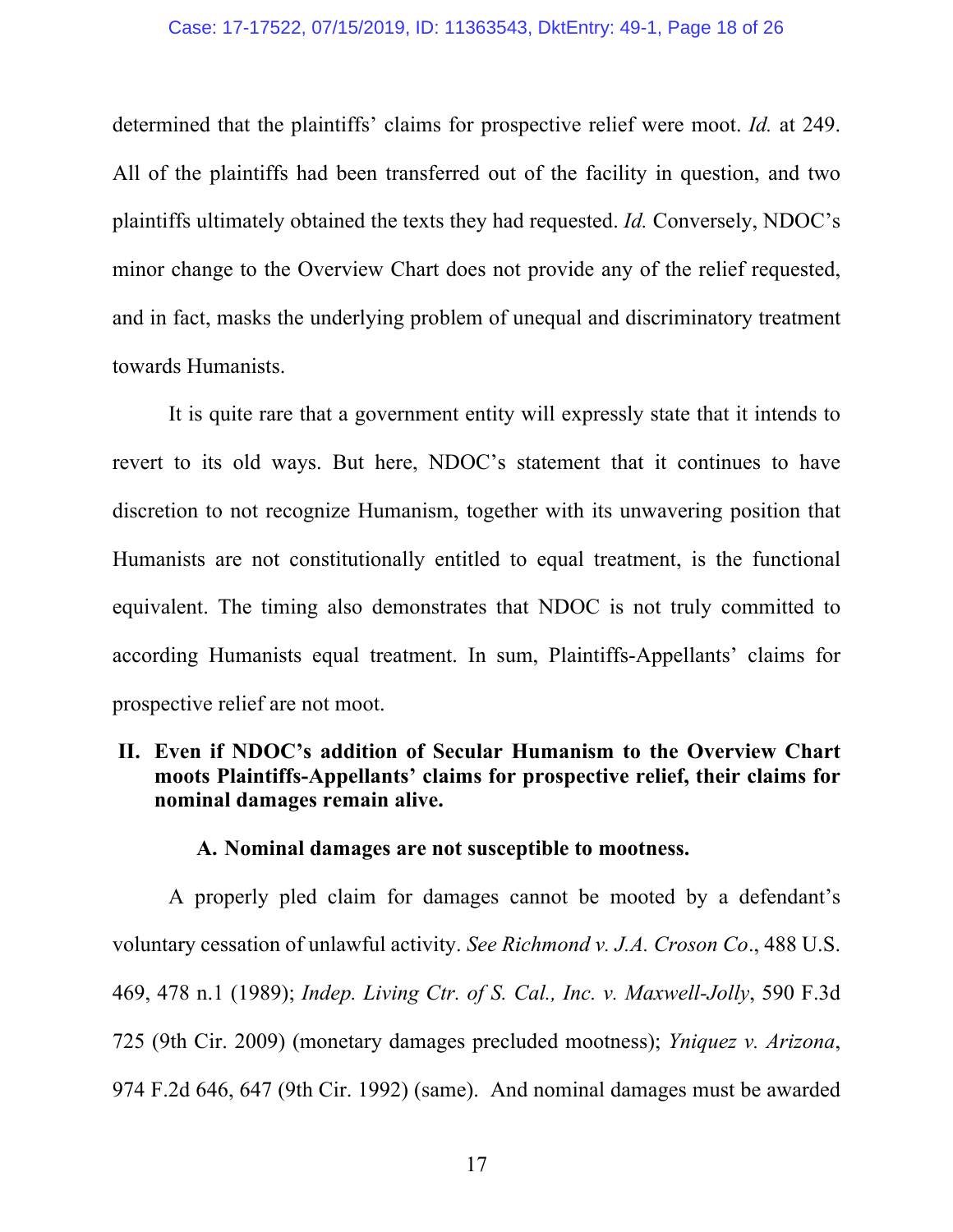upon finding a constitutional violation. *Schneider v. County of San Diego*, 285 F.3d 784, 794 (9th Cir. 2002).

#### **B. Defendant Stogner was and still is named in his personal capacity.**

## **1. An error in the district court's title or the case cannot deprive Appellants of their substantive rights.**

It is undisputed that Plaintiffs-Appellants' original and amended complaints named Defendant Stogner in his personal and official capacities and sought nominal damages. R.170 (*pro se* complaint); R.64, 66 (First Amended Complaint), R.20, 22 (Second Amended Complaint). Plaintiffs-Appellants also named Stogner in his personal capacity in their Notice of Appeal (R.7), and in the Representation Statement. (ECF Doc.44-1). They also expressly mentioned their claim for damages in their Opening Brief at page 4. Nonetheless, the NDOC claims—for the first time in its Motion to Dismiss—that Plaintiffs-Appellants waived their right to assert nominal damages due to a clerical glitch in the appellate caption. (MTD 14-15).

This Court uses the title provided by the district court. *See* FRAP 12(a); FRAP  $32(a)(2)(C)$ . The district court's caption inexplicably omitted Stogner's personal capacity designation. (R.214-15). This was obviously a clerical error because all of the district court pleadings refer to Defendant Stogner in his personal capacity. (R.170; R.64, 66, ¶8; R.20, 22, ¶8). *See* (Ex. B, Benson Decl. ¶¶7-9). More importantly, the caption in the Notice of Appeal includes Stogner in his personal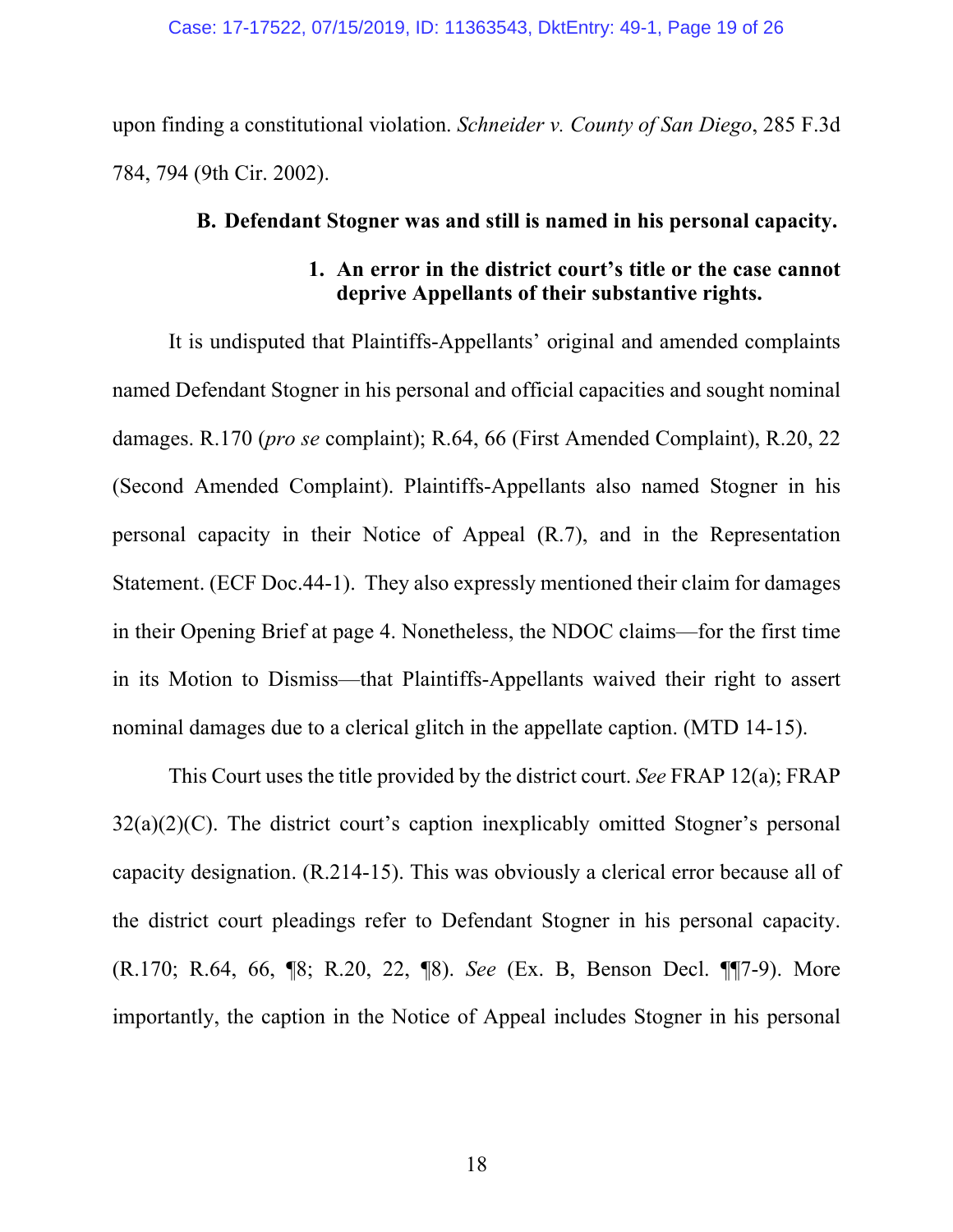capacity. (R.7). And the Notice of Appeal appeals the *entire* judgment and order of dismissal. *Id.*<sup>7</sup>

NDOC asserts that "this Court has held" that "any claim against [an appellee] in his individual capacity [is] waived [where an appellant] not mention an individual capacity claim in his opening brief." (MTD 15). This Court has never "held" any such rule. NDOC relies upon *Jacobs v. Tanchek*, 415 F. App'x 763, 765 (9th Cir. 2011), which is a non-precedential memorandum disposition. *Id.* at n.\* Moreover, the appellant in *Jacobs* "concede[d] in his reply brief that any individual capacity claim was an error in pleading." *Id.* at 765.

NDOC also relies on *Avalos v. Baca*, 596 F.3d 583, 587 n.3 (9th Cir. 2010), but *Avalos* stands only for the familiar proposition that issues not raised or argued on appeal are waived.8 In *Avalos*, the district court had granted summary judgment on the individual capacity claims because the plaintiff failed to present any evidence that the named defendants were personally involved in the unlawful conduct. *Id.* at 587, n.3*.* Because the plaintiff did not raise that issue in his briefs, the Court held that he had abandoned any challenge to that ruling. *Id.* 

Here, by contrast, there is no separate ruling on the personal capacity claims. The district court *sua sponte* dismissed the *entire* case. And the Notice of Appeal

 <sup>7</sup> Counsel believes that the district court's title has been corrected and will now appear correctly on the electronic docket sheet. (Benson Decl. ¶9).

<sup>8</sup> *See e.g.*, *Dilley v. Gunn*, 64 F.3d 1365, 1367 (9th Cir. 1995).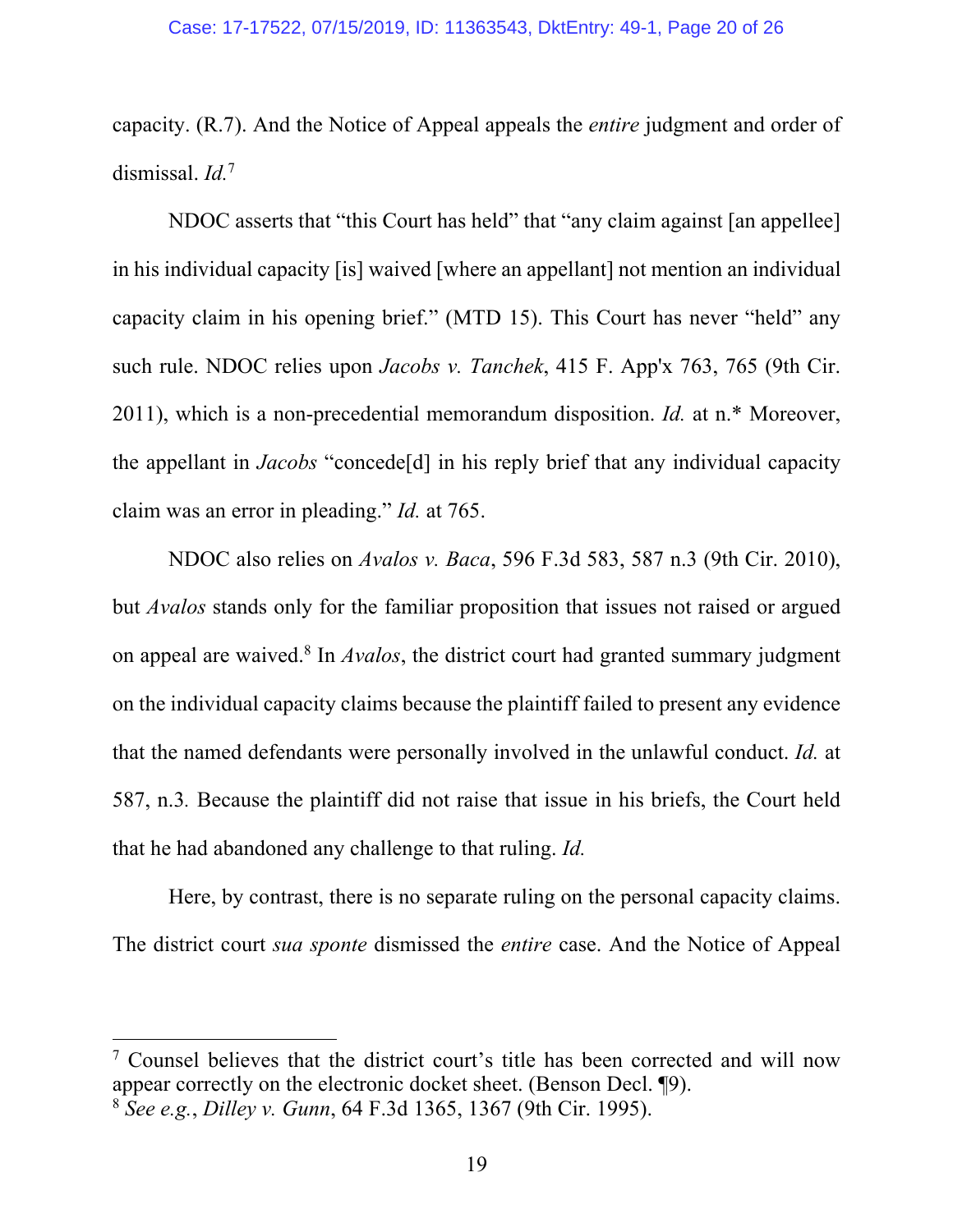#### Case: 17-17522, 07/15/2019, ID: 11363543, DktEntry: 49-1, Page 21 of 26

appeals the entire judgment and order of dismissal. (R.7). And again, Plaintiffs-Appellants expressly refer to their claim for damages at the beginning of their Opening Brief (at 4). *See generally Shoshone-Bannock Tribes v. Fish & Game Com'n, Idaho*, 42 F.3d 1278, 1284-85 (9th Cir. 1994) ("Where state officials are named in a complaint which seeks damages under 42 U.S.C. § 1983, it is presumed that the officials are being sued in their individual capacities."). "[W]hile it is clearly preferable that plaintiffs explicitly state whether a defendant is sued in his or her 'individual capacity,' [citation omitted], failure to do so is not fatal if the course of proceedings otherwise indicates that the defendant received sufficient notice." *Moore v. City of Harriman*, 272 F.3d 769 (6th Cir. 2001).

NDOC disingenuously claims that it would have argued qualified immunity as an alternative basis for affirming, had it understood that the personal capacity claims were also on appeal. (MTD 15-16). NDOC attempts to show this alleged reliance by citing to its Answering Brief, page 41, footnote 121. (MTD 16). Yet that very footnote acknowledges that Plaintiffs-Appellants seek damages and that qualified immunity could be an issue before the Court at a later time:

The NDOC notes that while qualified immunity is not an issue before this Court *at this time*, and may not be in the future, given that Appellants have apparently sought injunctive relief, as opposed to monetary relief, the *NDOC notes that Appellants have sought "[a]n award of nominal damage," [sic] which certainly implies monetary damages*, as was [sic] as "other and further relief as the Court shall deem just and proper." 2 EOR 37 (18:5–8).

20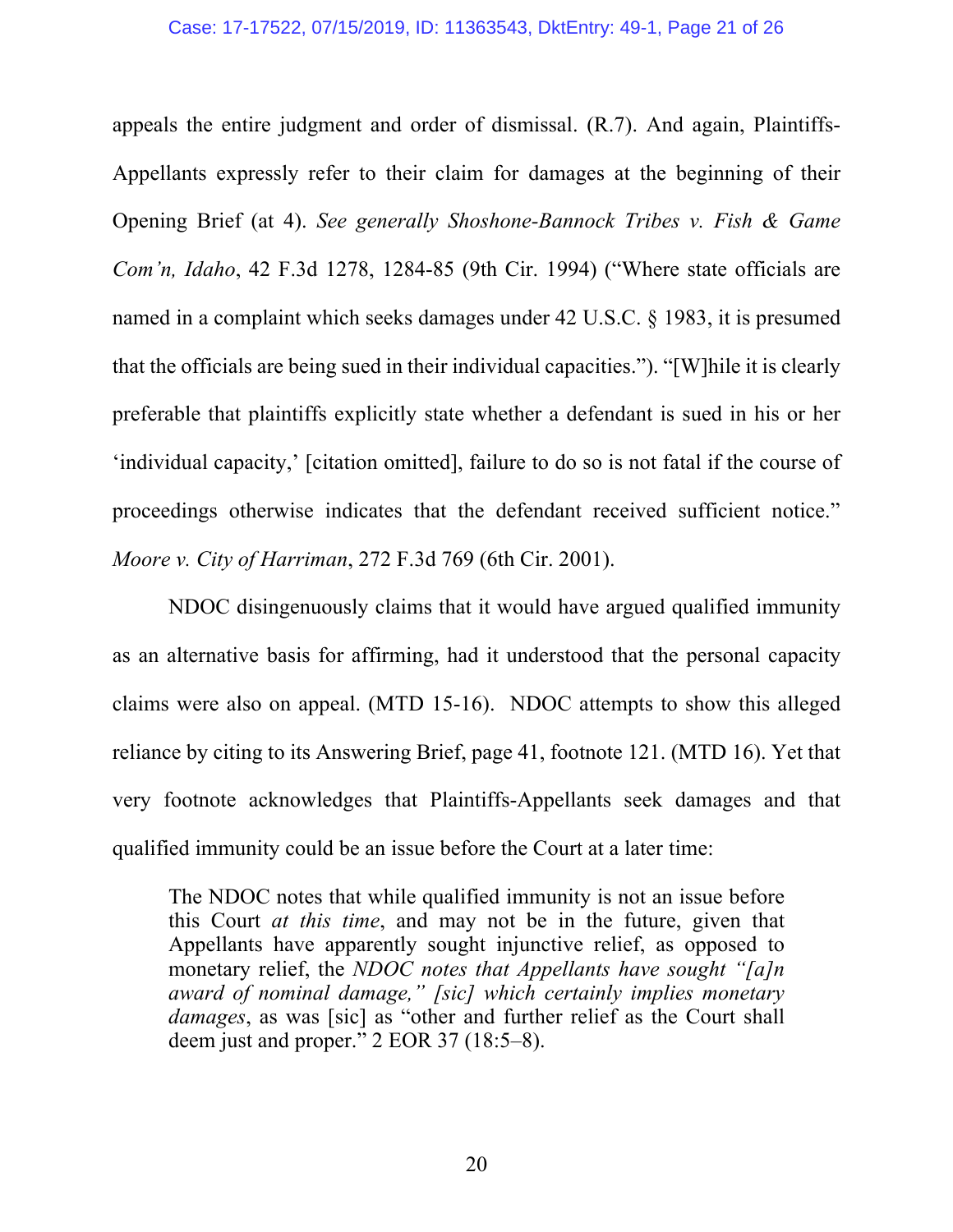(Emphasis added.) At no point in its Answering Brief did NDOC ever mention the caption issue or argue that the claim was waived.

Puzzlingly, NDOC also argues that courts should be wary of nominal damages claims "extracted late in the day from [a] general prayer for relief and asserted solely to avoid otherwise certain mootness." (MTD 18). NDOC quotes *Arizonans for Official English v. Arizona*, 520 U.S. 43, 69 (1997), which involved a complaint that did *not* expressly request nominal damages. From the inception of this case, Espinosa has sought nominal damages explicitly. *Compare* Complaint, R.181, ¶ F (specifically requesting "nominal damages") *with* R.182, ¶ J (requesting "such further and other relief as this Honorable court may deem appropriate"). All subsequent versions of the complaint also expressly seek nominal damages. R.81, line 22 (First Amended Complaint, requesting "[a]n award of nominal damages to the Plaintiffs"); R.37, line 5 (Second Amended Complaint, same).

## **III. The doctrine of constitutional avoidance is inapplicable here.**

NDOC's final argument is that this Court should dismiss the case as moot in order to avoid wading into constitutional issues. (MTD 21). The doctrine of constitutional avoidance, however, only applies where there is a non-constitutional basis for reaching the same result. Because this case is not moot, *supra*, mootness cannot supply a non-constitutional ground for affirming the district court's decision. Rather, it is this Court's duty to decide issues that are properly before it. *Kollsman v. Los Angeles*, 737 F.2d 830, 833 (9th Cir. 1984).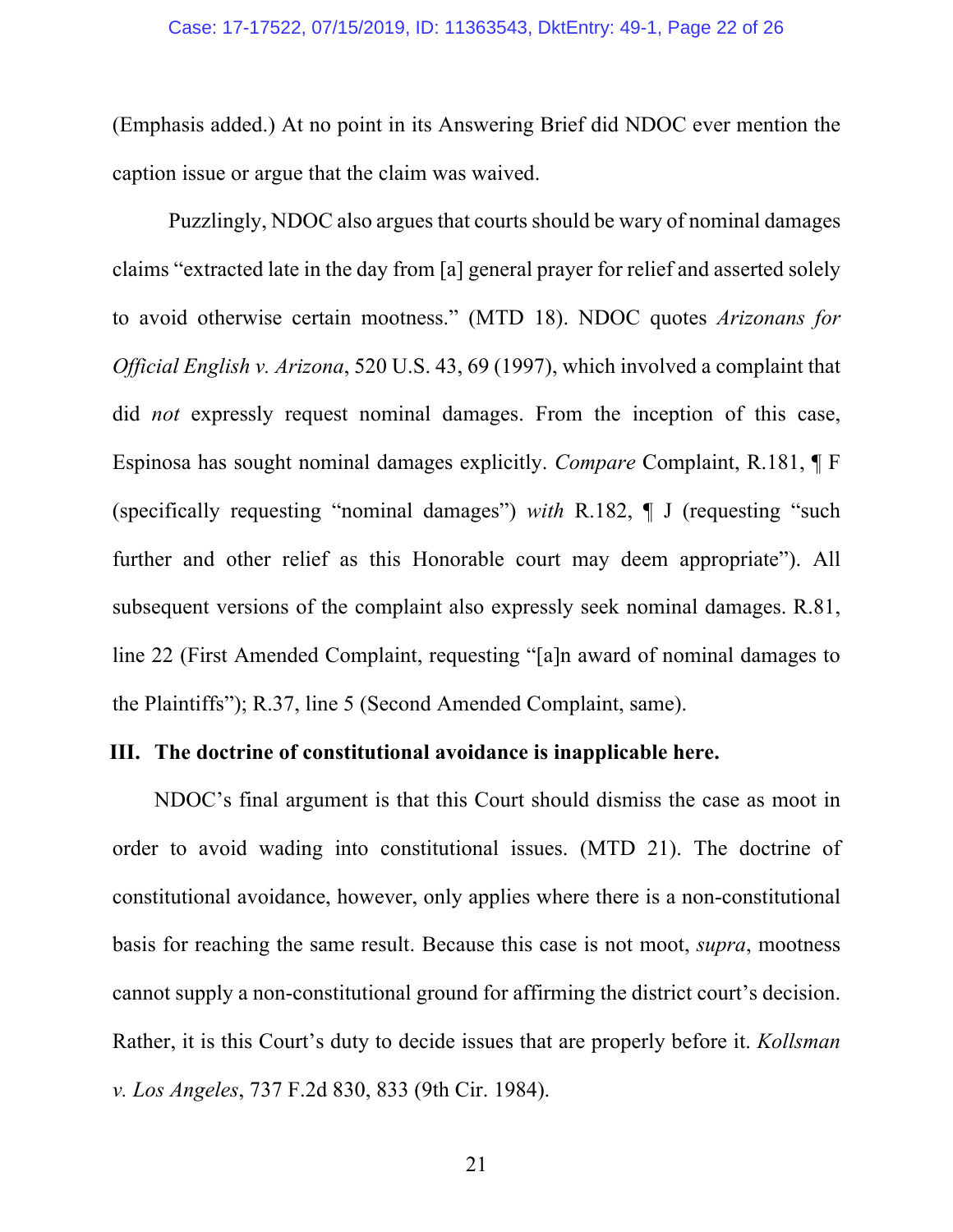### **CONCLUSION**

In a clear attempt to thwart litigation, NDOC waited until weeks before oral argument—over five years after Espinosa's application was submitted, three years after the first complaint was filed, and a year after its Answering Brief was filed to add Secular Humanism to the Faith Group list. Espinosa's requests for Humanist group meetings, Humanist holidays, and storage space for Humanist books and DVDs remain unresolved. It is not even clear that Espinosa and other inmates can identify as a Secular Humanist in NOTIS. At best, NDOC's last-minute maneuver allows Espinosa and fellow Humanists to endure another lengthy and arbitrary application process to seek the full relief sought in this case.

And regardless, NDOC's actions have no effect on Plaintiffs-Appellants' claims for nominal damages against Defendant Stogner in his personal capacity.

For the foregoing reasons, Plaintiffs-Appellants respectfully request that the Court deny NDOC's Motion to Dismiss.

Respectfully submitted,

July 15, 2019

*/s/ Monica L. Miller* MONICA L. MILLER American Humanist Association 1821 Jefferson Place NW Washington, DC, 20036 Telephone: (202) 238-9088 mmiller@americanhumanist.org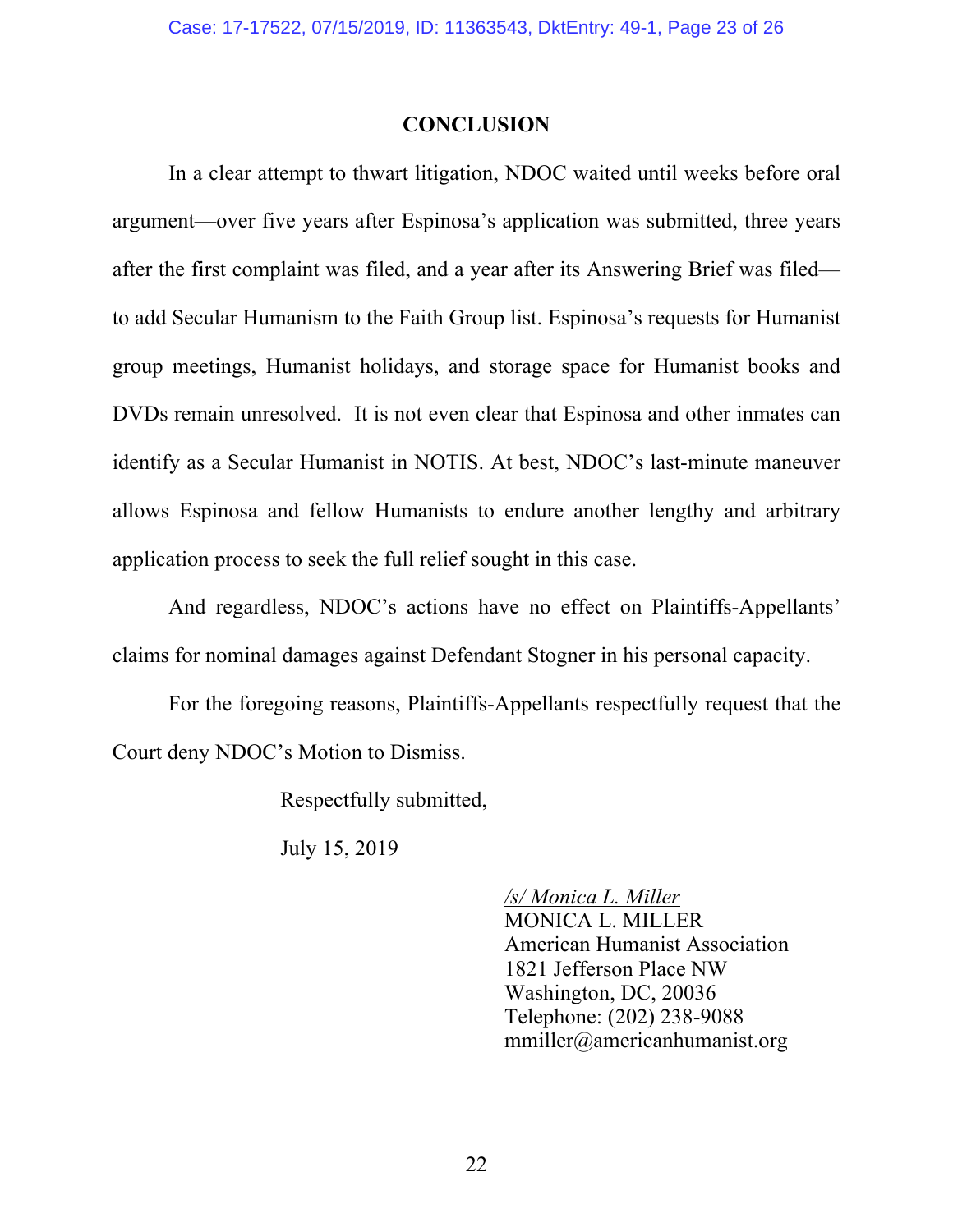Case: 17-17522, 07/15/2019, ID: 11363543, DktEntry: 49-1, Page 24 of 26

Kevin Benson Benson Law, LLC 123 W. Nye Lane, Suite 487 Carson City, NV 89706 Telephone: (775) 884-0838 kevin@bensonlawnv.com

*Attorneys for Appellants*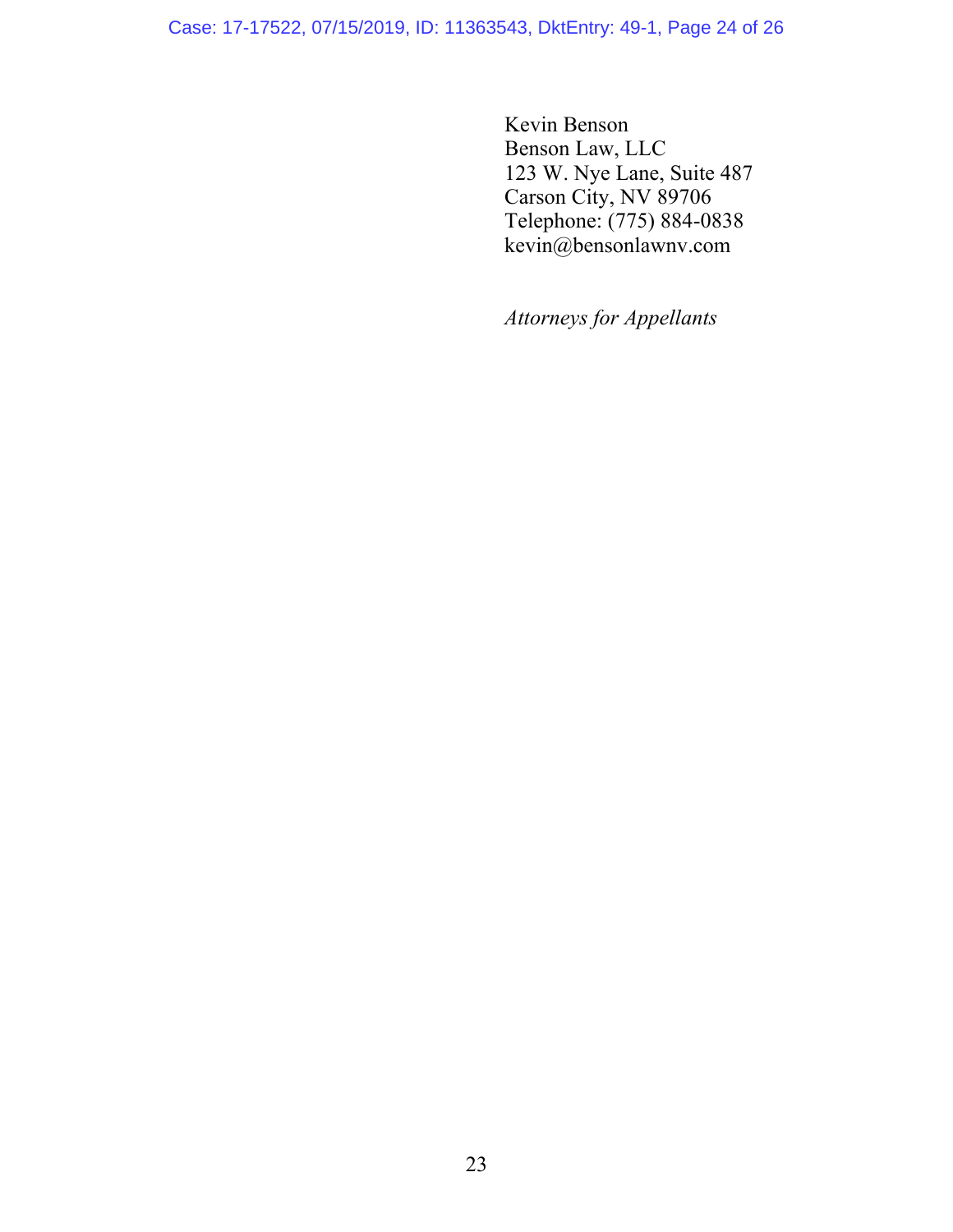# **CERTIFICATE OF COMPLIANCE**

I certify that pursuant to Fed. R. App. P. 27(d)(2)(A) and 9th Cir. R. 27-1, the attached brief is proportionately spaced, has a typeface of 14 points or more and contains 5,177 words.

RESPECTFULLY SUBMITTED this 15th day of July, 2019.

*/s/ Monica L. Miller*

**Monica L. Miller**  American Humanist Association 1821 Jefferson Place NW Washington, DC 20036 Telephone: 202-238-9088 x120 mmiller@americanhumanist.org

*Attorney for Appellants*